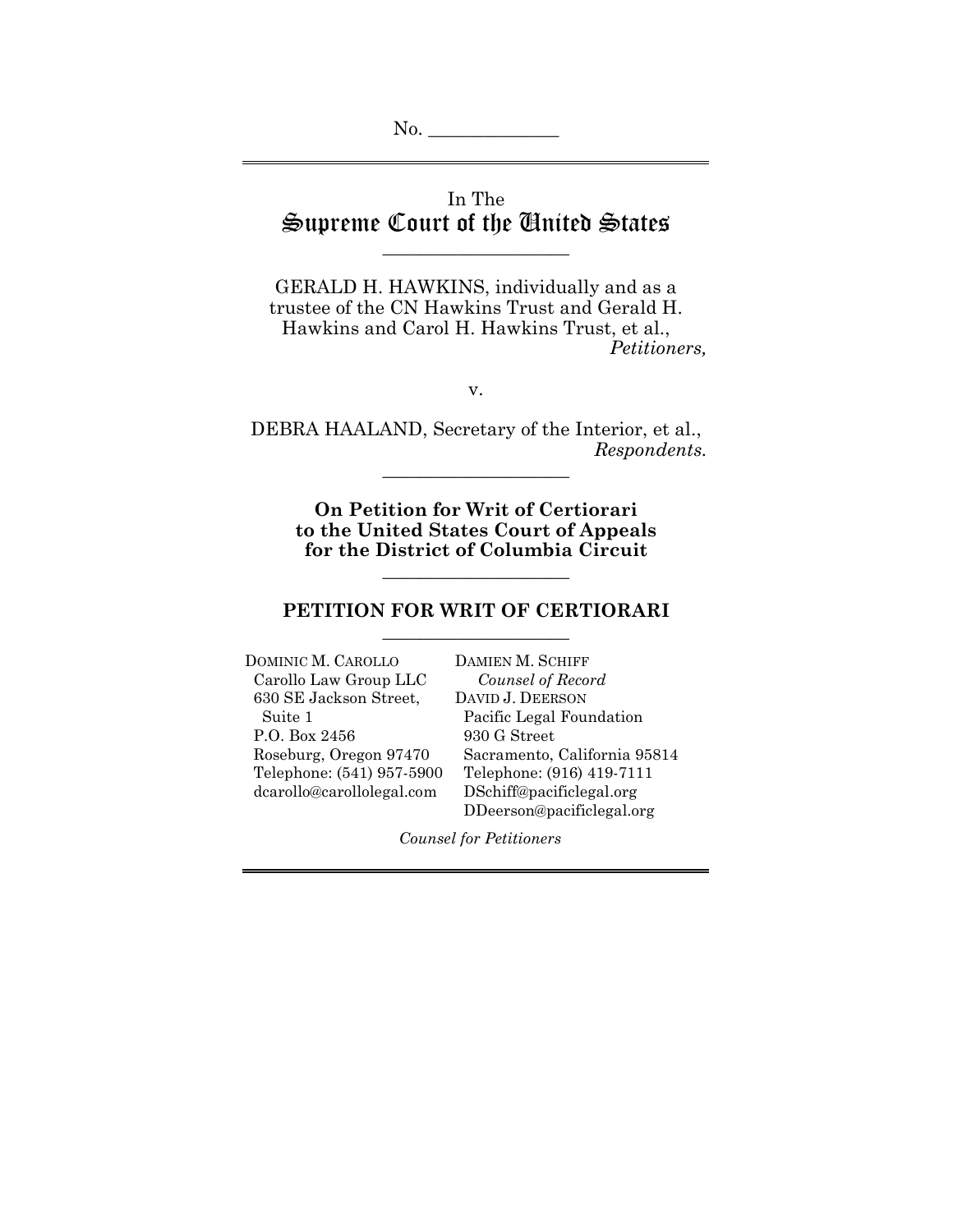#### **QUESTION PRESENTED**

The United States is the owner of certain instream water rights within Oregon's Upper Klamath Basin. The federal government holds these water rights in trust for the benefit of the Klamath Indian Tribes. In 2013, the Tribes and the federal government entered into a Protocol Agreement, which establishes a process by which "calls" for the implementation of the water rights are to be placed with Oregon's Water Resources Department. Among other things, the Protocol provides that, if "the Parties cannot agree on whether to make a call, either Party may independently make a call and the other party will not withhold any required concurrence or object to the call[.]"

The D.C. Circuit held below that Petitioners—a group of landowners and livestock producers whose lands and businesses have been devastated by the Protocol-authorized implementation of the Tribes' instream water rights—lack standing to challenge the Protocol. Regardless of the Protocol, the D.C. Circuit reasoned, the federal government has no authority to countermand the Tribes' preferred management of trust assets. In so holding, the D.C. Circuit parted company with decisions of this Court, as well as of other circuit courts, which have repeatedly affirmed the federal government's paramount authority in managing Indian trust property.

The question presented is:

Does the federal government possess final decision-making authority over the management of water rights held in trust for an Indian tribe?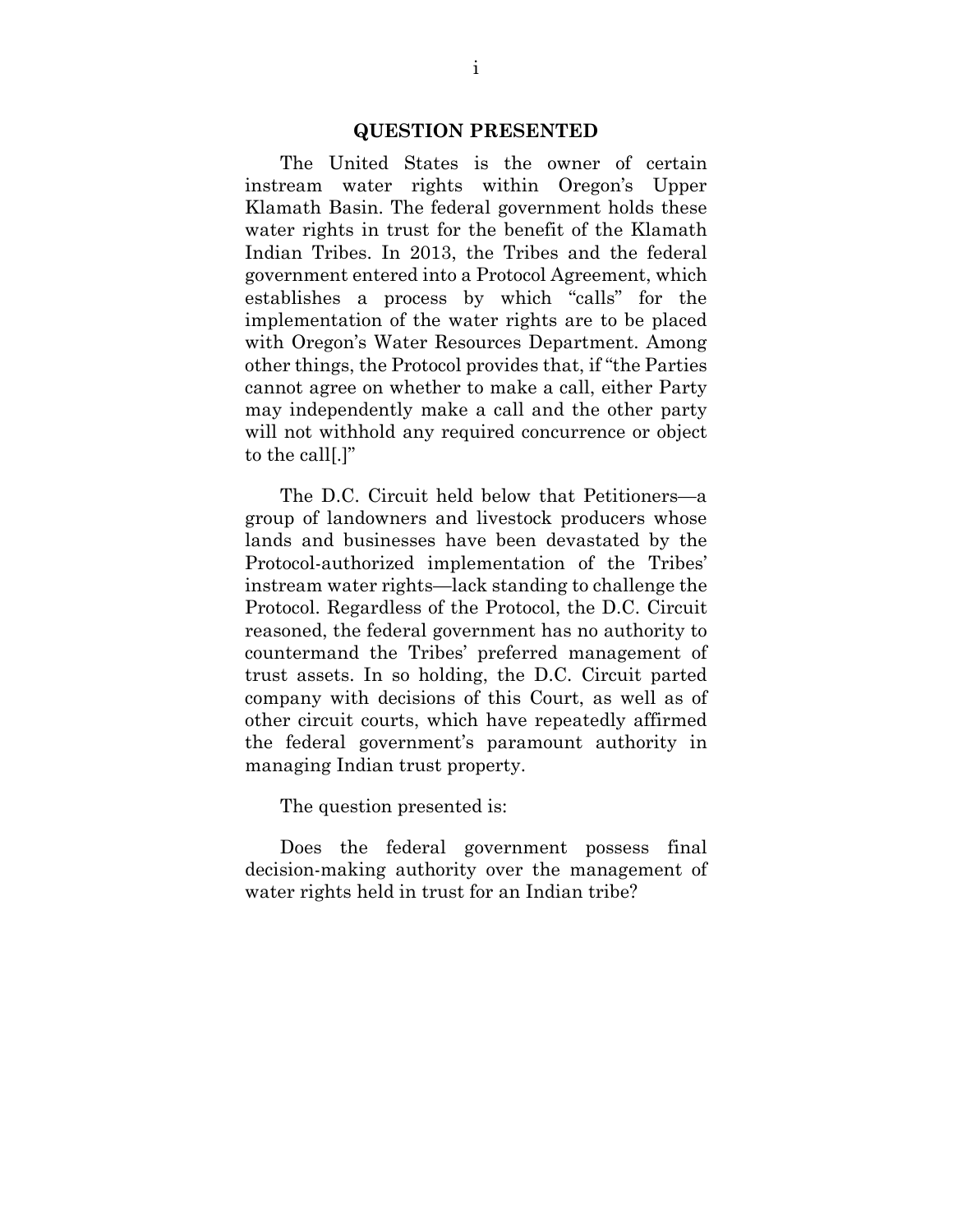#### **LIST OF ALL PARTIES**

 The Petitioners are Gerald H. Hawkins, individually and as trustee of the CN Hawkins Trust and Gerald H. Hawkins and Carol H. Hawkins Trust; John B. Owens, as trustee of the John and Candace Owens Family Trust; Harlowe Ranch, LLC; Goose Nest Ranches, LLC; Agri Water, LLC; NBCC, LLC; Roger Nicholson; Nicholson Investments, LLC; Mary Nicholson, as co-trustee of the Nicholson Living Trust; Martin Nicholson, individually and as co-trustee of the Nicholson Living Trust; Randall Kizer; Rascal Ranch, LLC; Jacox Ranches, LLC; E. Martin Kerns; Troy Brooks; Tracey Brooks; Barbara A. Duarte and Eric Lee Duarte, as trustees of the Duarte Family Trust, UTD January 17, 2002; Kevin Newman; Jennifer Newman; Duane Martin Ranches, L.P.; Geoffrey T. Miller and Catherine A. Miller, as cotrustees of The Geoff and Catherine Miller Family Trust, UTD February 6, 2017; Casey Lee Miller, as trustee of The Casey Miller Trust, UTD January 9, 2017; Wilks Ranch Oregon, Ltd.; Margaret Jacobs; Darrell W. Jacobs; Franklin J. Melness; Janet G. Melness; Barnes Lake County, LLC; David Cowan; Theresa Cowan; and Chet Vogt, as trustee of the C & A Vogt Community Property Trust.

 The Respondents are Debra Haaland, Secretary of the Interior; Bryan Newland, Assistant Secretary – Indian Affairs; Darryl LaCounte, Director of the U.S. Bureau of Indian Affairs; and Bryan Mercier, Regional Director of the U.S. Bureau of Indian Affairs.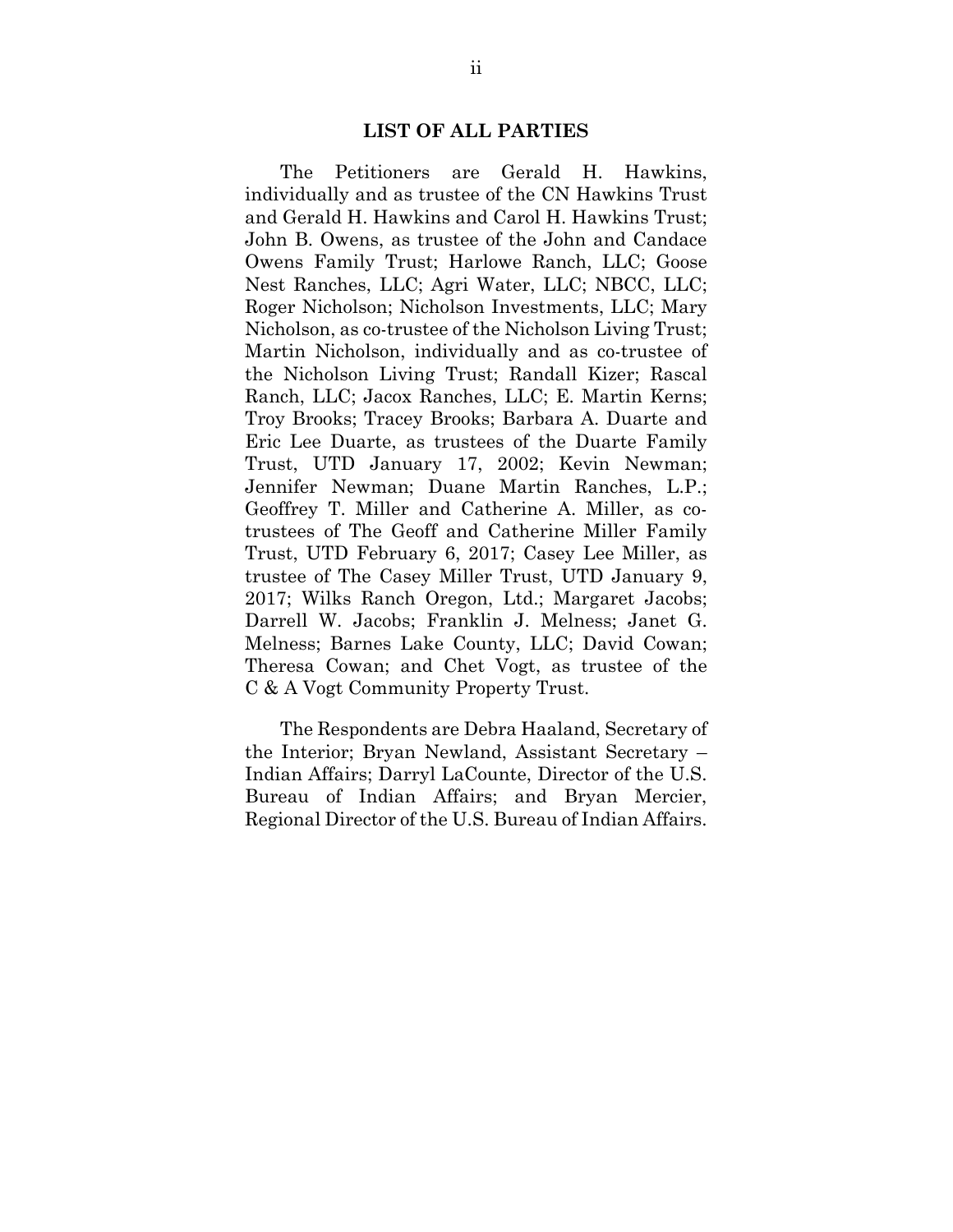# **CORPORATE DISLOSURE STATEMENT**

 No Petitioner has any parent corporation, and no publicly held company owns 10% or more of the stock of any Petitioner.

## **RELATED PROCEEDINGS**

- *Hawkins v. Bernhardt*, No. 19-1498 (BAH), 436 F. Supp. 3d 241 (D.D.C. Jan. 31, 2020).
- *Hawkins v. Haaland*, No. 20-5074, 991 F.3d 216 (D.C. Cir. Mar. 19, 2021).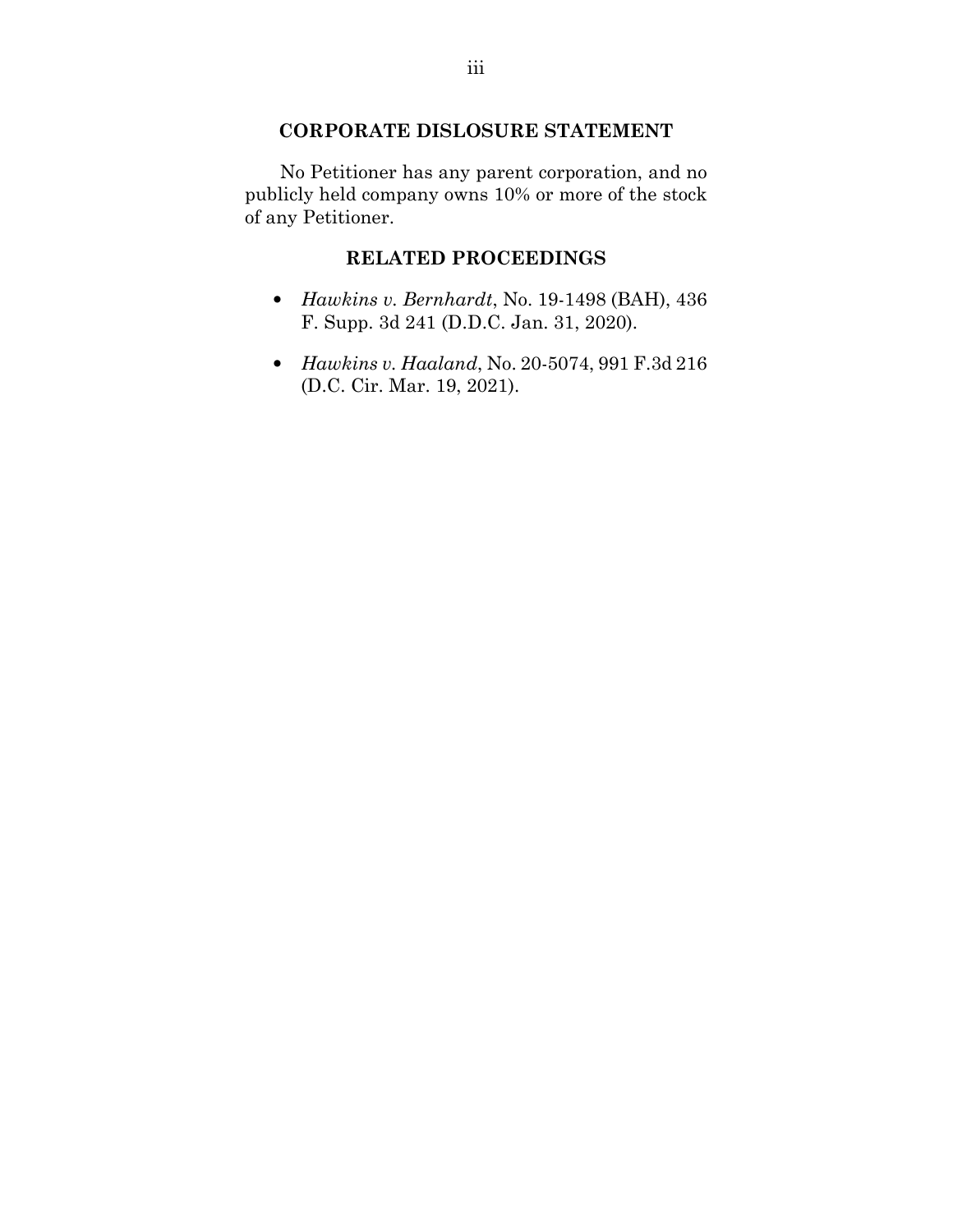# **TABLE OF CONTENTS**

| CORPORATE DISCLOSURE STATEMENT iii                                                                                                                                                                       |
|----------------------------------------------------------------------------------------------------------------------------------------------------------------------------------------------------------|
|                                                                                                                                                                                                          |
|                                                                                                                                                                                                          |
| PETITION FOR WRIT OF CERTIORARI  1                                                                                                                                                                       |
|                                                                                                                                                                                                          |
|                                                                                                                                                                                                          |
| CONSTITUTIONAL, TREATY, AND<br>STATUTORY PROVISIONS AT ISSUE 2                                                                                                                                           |
|                                                                                                                                                                                                          |
|                                                                                                                                                                                                          |
| REASONS FOR GRANTING CERTIORARI 14                                                                                                                                                                       |
| L.<br>The D.C. Circuit's Ruling Upsets the<br>Balance of the Federal-Indian Trust<br>Relationship Struck by Decisions of This<br>Court and Faithfully Implemented by<br>Those of Other Circuit Courts 14 |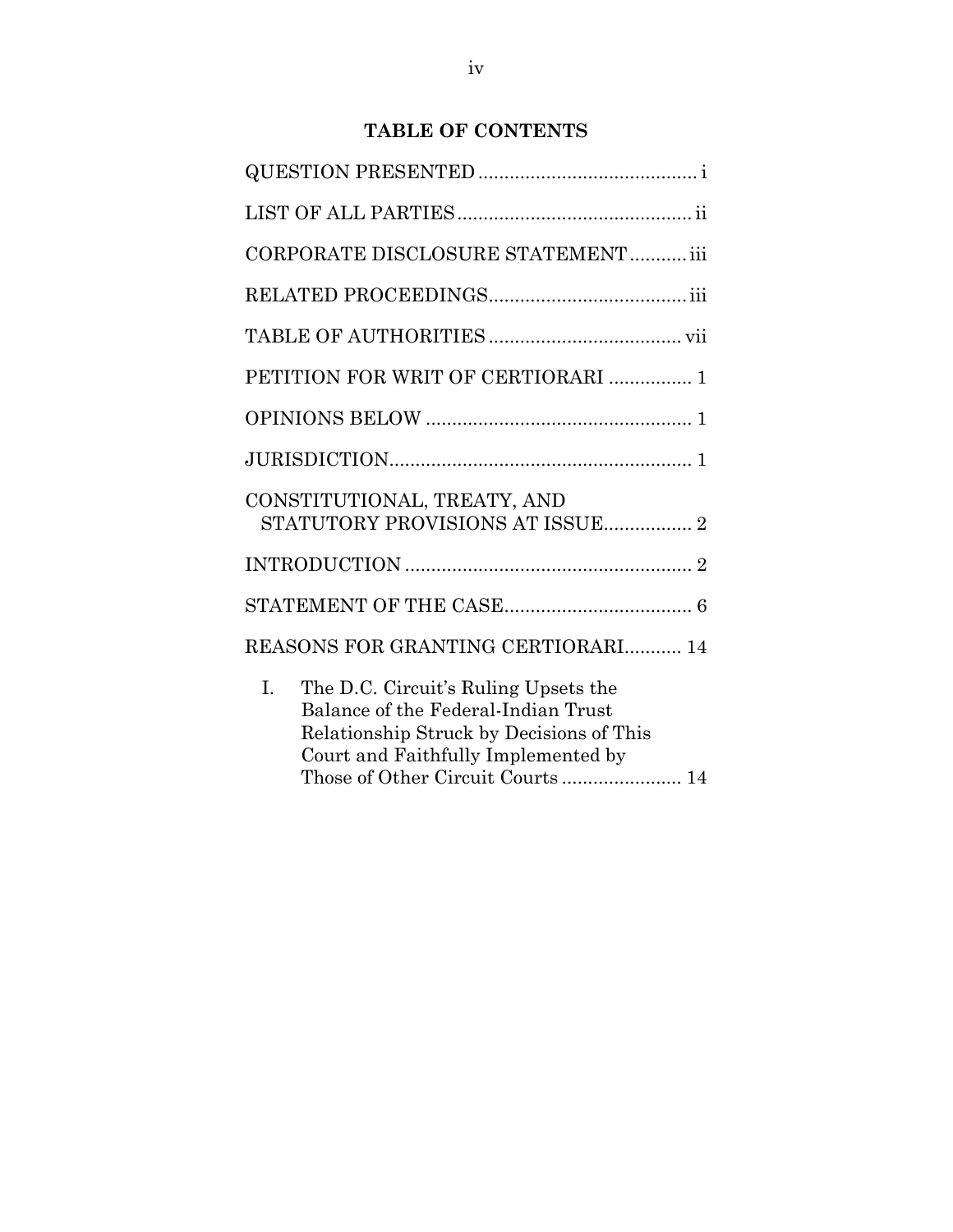| A.        | The D.C. Circuit's decision conflicts<br>with decisions of this Court and of<br>other lower courts affirming that the<br>federal government retains general<br>management authority and discretion<br>over Indian trust assets  16                           |
|-----------|--------------------------------------------------------------------------------------------------------------------------------------------------------------------------------------------------------------------------------------------------------------|
| <b>B.</b> | The D.C. Circuit's decision conflicts<br>with the rule of the Ninth Circuit<br>that the federal government must<br>manage tribal trust assets in light of<br>all and not just one of the purposes<br>for which those assets have been                        |
| C.        | The D.C. Circuit's decision conflicts<br>with the rule of the Ninth Circuit<br>that the federal government is<br>authorized to negotiate with trust<br>assets to secure long-term security<br>for Indian tribes by minimizing or<br>resolving conflicts with |
|           | D. The D.C. Circuit's decision conflicts<br>with rulings of other circuit courts<br>holding that tribal trust assets are<br>not exempt from federal environmental<br>statutes, such as NEPA, that regulate<br>discretionary agency decision-making 24        |
| II.       | Whether the Federal Government<br>Lacks Any Discretion to Manage<br>Tribal Trust Assets Is an Issue of<br>Pressing Public Importance 27                                                                                                                      |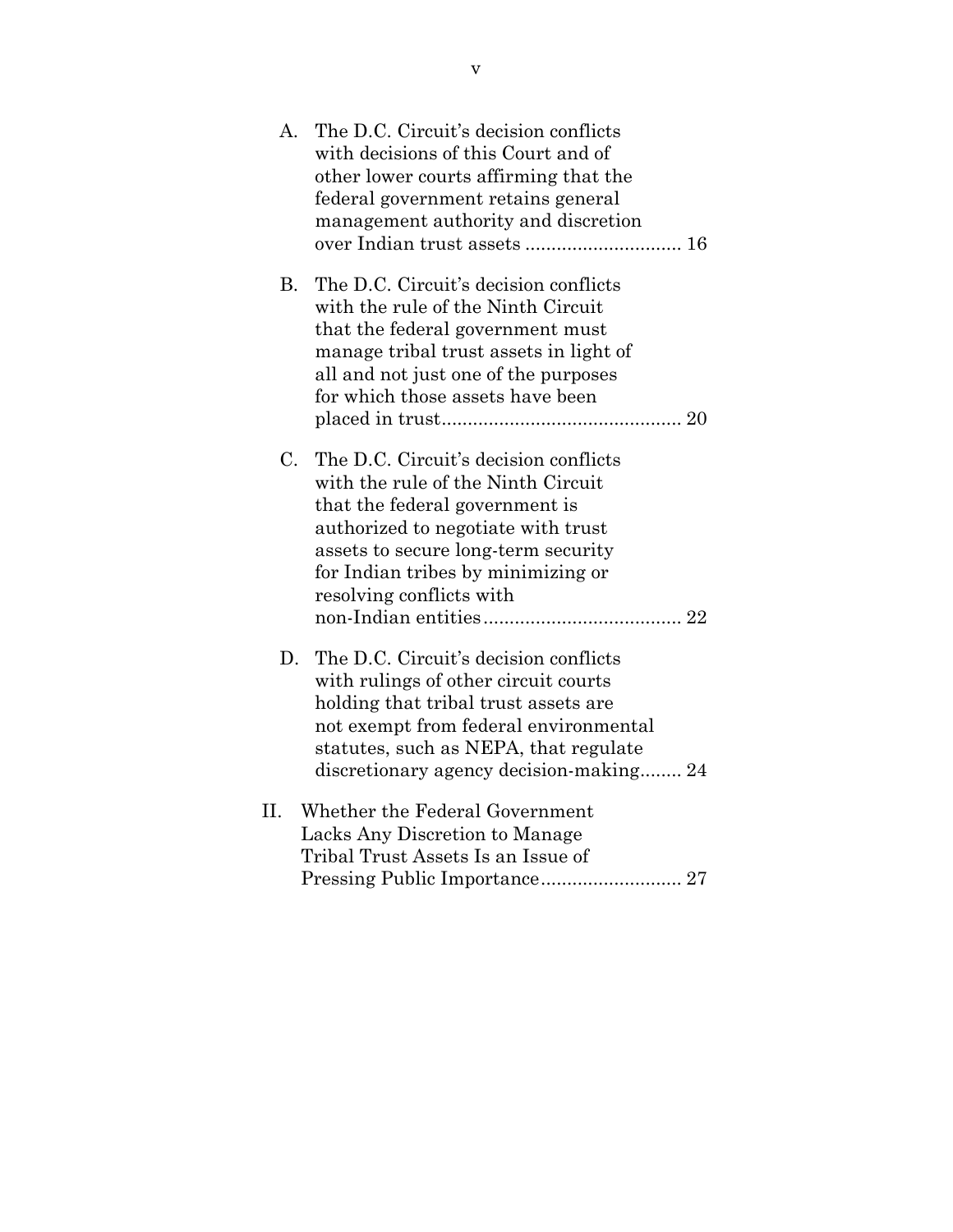| <b>APPENDIX</b>                                                                            |  |  |  |
|--------------------------------------------------------------------------------------------|--|--|--|
| Opinion, U.S. Court of Appeals for the                                                     |  |  |  |
| Memorandum Opinion, U.S. District Court<br>for the District of Columbia,                   |  |  |  |
| Order denying petition for panel rehearing,<br>U.S. Court of Appeals for the D.C. Circuit, |  |  |  |
|                                                                                            |  |  |  |
| Treaty with the Klamath, Etc., Oct. 14, 1864,                                              |  |  |  |
|                                                                                            |  |  |  |
|                                                                                            |  |  |  |
|                                                                                            |  |  |  |
| Protocol Agreement between The Klamath<br>Tribes and the Bureau of Indian Affairs,         |  |  |  |
| Protocol Agreement between The Klamath<br>Tribes and the Bureau of Indian Affairs,         |  |  |  |
|                                                                                            |  |  |  |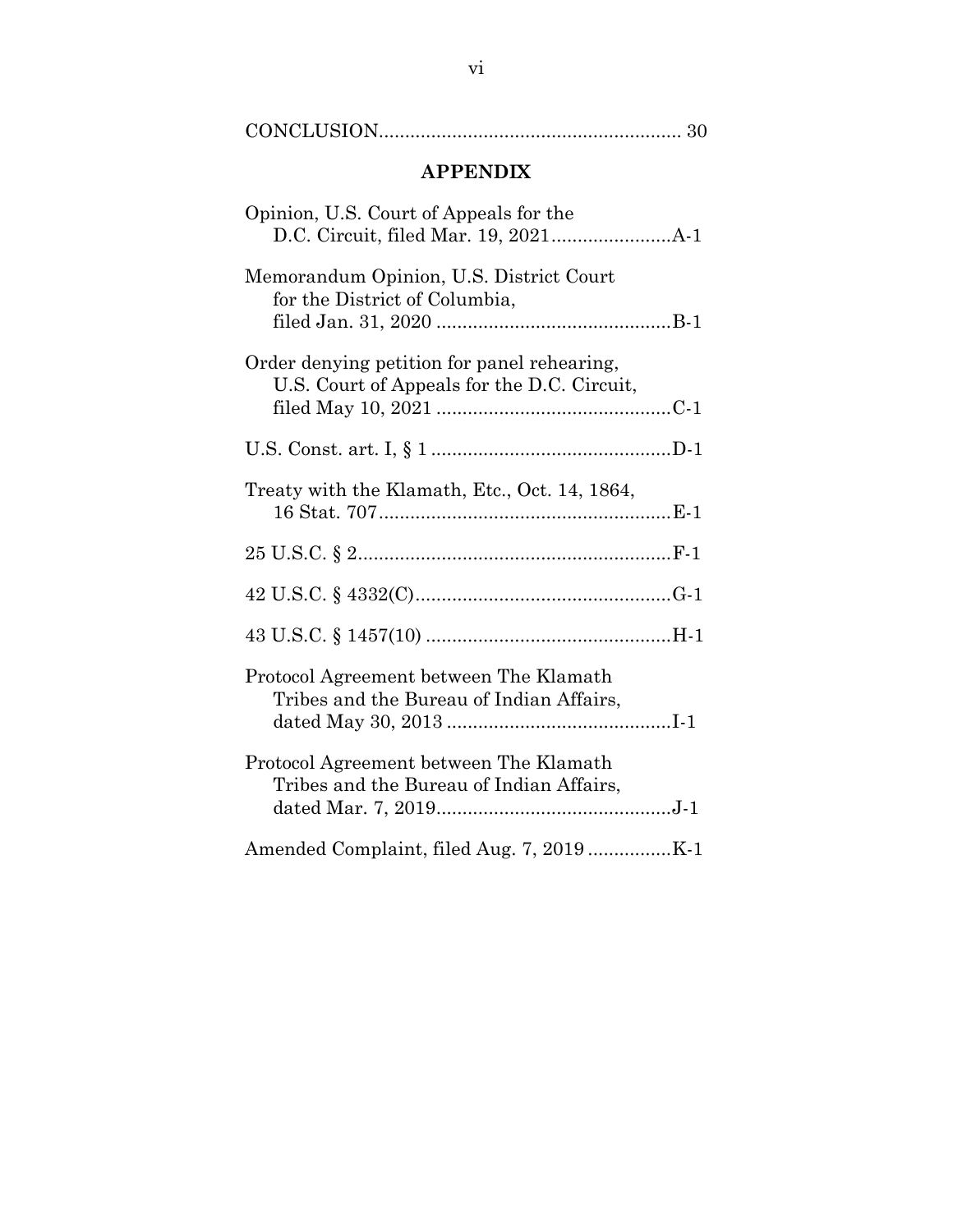# **TABLE OF AUTHORITIES**

## **Cases**

| Agua Caliente Band of Cahuilla Indians v.<br><i>Riverside County,</i><br>181 F. Supp. 3d 725 (C.D. Cal. 2016) 16 |
|------------------------------------------------------------------------------------------------------------------|
| Alexander v. Cent. Or. Irrig. Dist.,                                                                             |
| Armstrong v. United States,<br>306 F.2d 520 (10th Cir. 1962)  3-4, 19                                            |
| Bennett v. Spear,                                                                                                |
| Cobell v. Norton,                                                                                                |
| Colville Confederated Tribes v. Walton,                                                                          |
| Dep't of Interior v. Klamath Water Users<br>Protective Ass'n,                                                    |
| Dep't of Transp. v. Public Citizen,                                                                              |
| Kimball v. Callahan,                                                                                             |
| Manygoats v. Kleppe,                                                                                             |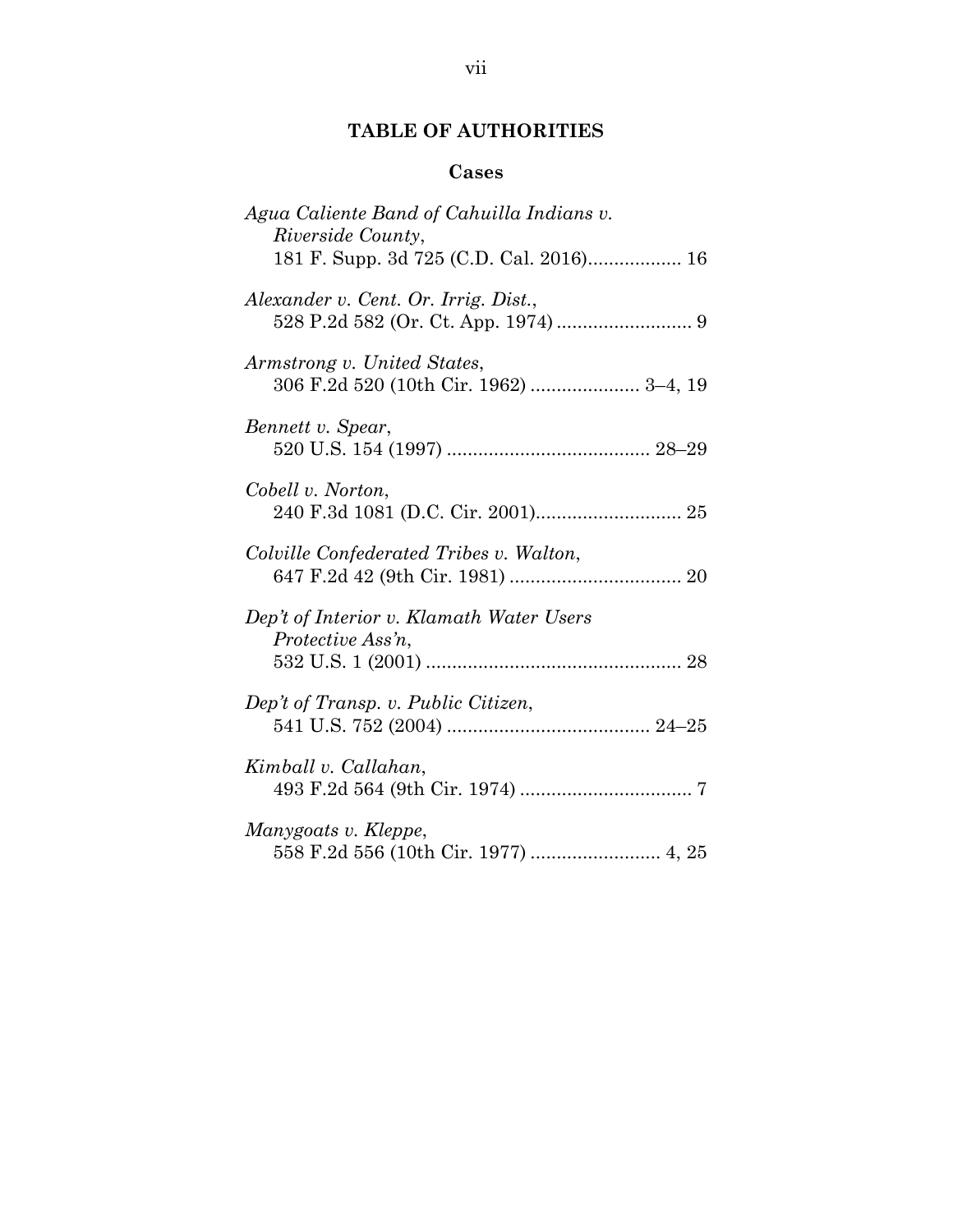| Morton v. Ruiz,                                                                      |
|--------------------------------------------------------------------------------------|
| North Slope Borough v. Andrus,<br>642 F.2d 589 (D.C. Cir. 1980)  25-26               |
| Nulankeyutmonen Nkihtaqmikon v. Impson,                                              |
| Oregon Dep't of Fish & Wildlife v.<br>Klamath Indian Tribe,                          |
| Pawnee v. United States,                                                             |
| Shoshone-Bannock Tribes v. Reno,                                                     |
| U.S. Telecom Ass'n v. FCC,<br>359 F.3d 554 (D.C. Cir. 2004)  4, 13                   |
| Udall v. Littell,<br>366 F.2d 668 (D.C. Cir. 1966) 4, 15-16, 18-19, 24               |
| United States v. Adair,<br>723 F.2d 1394 (9th Cir. 1983)  6-9, 20-21                 |
| United States v. Ahtanum Irrigation District,<br>236 F.2d 321 (9th Cir. 1956)  22-23 |
| United States v. Billie,                                                             |
| United States v. Eberhardt,                                                          |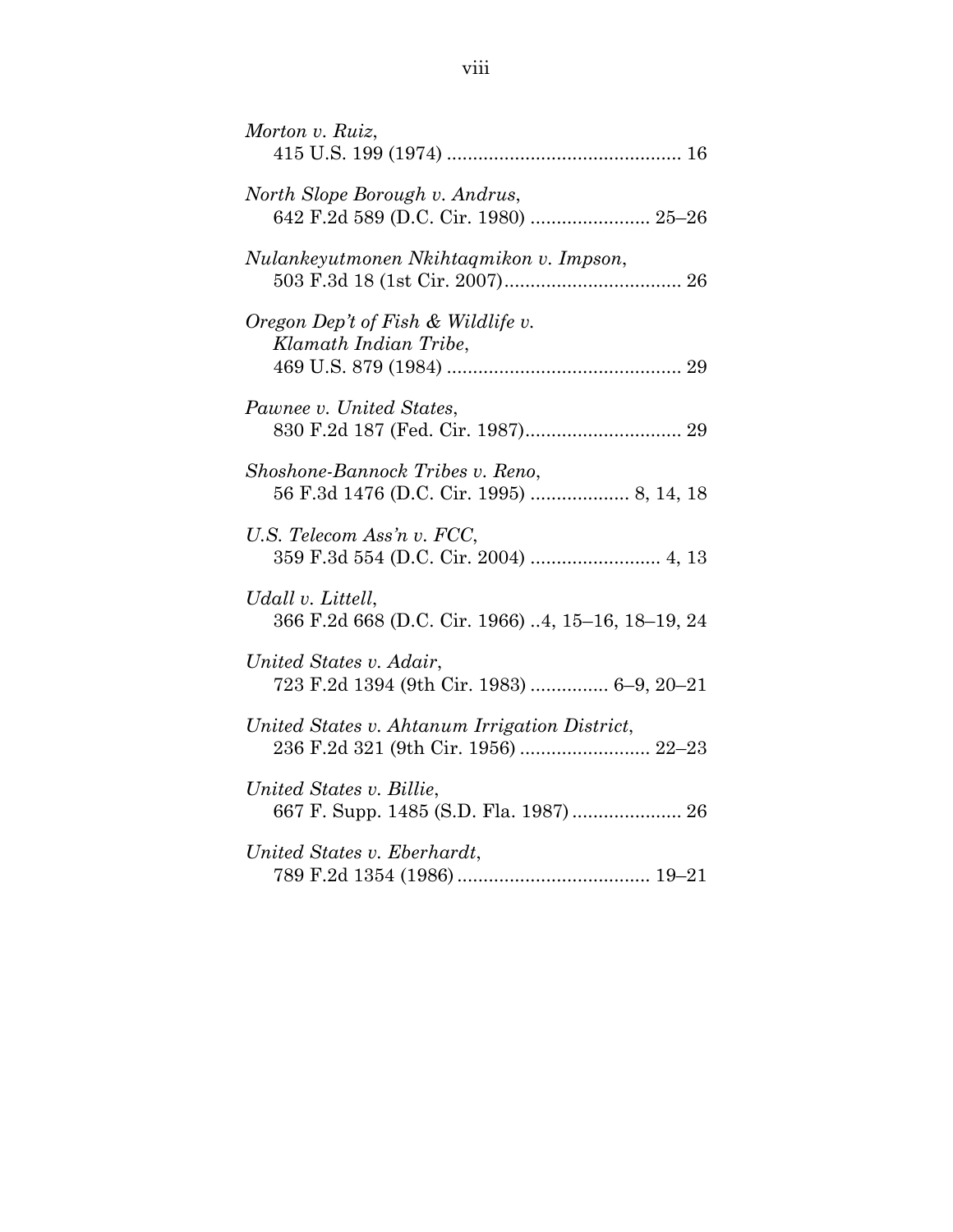| <b>U.S. Constitution</b>                      |
|-----------------------------------------------|
| United States v. White Mountain Apache Tribe, |
| United States v. Oregon,                      |
| United States v. Mitchell,                    |
| United States v. Mitchell,                    |

|--|--|--|--|--|--|--|

# **Statutes**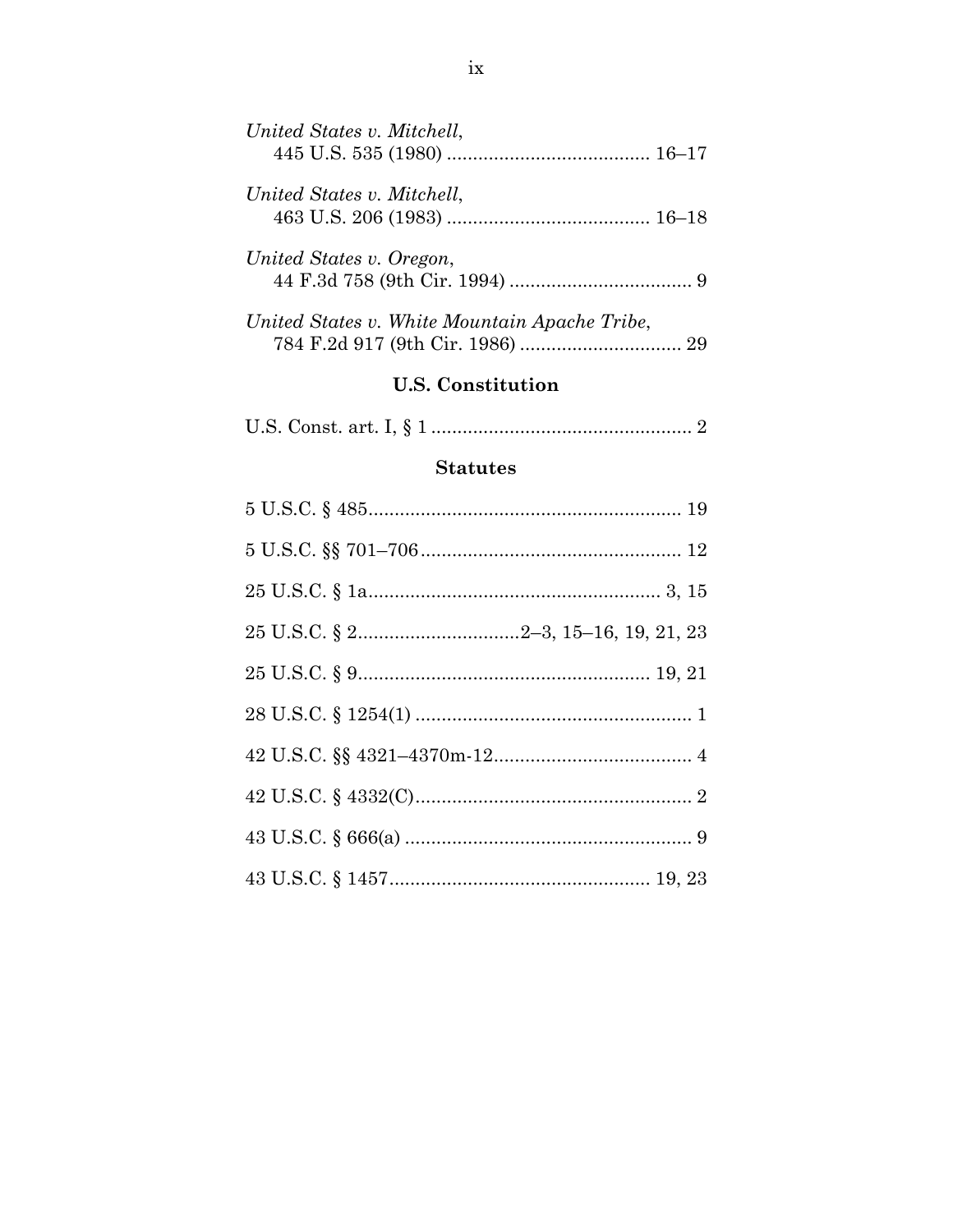| Klamath Indian Tribe Restoration Act,<br>Pub. L. No. 99-398, 100 Stat. 849 |
|----------------------------------------------------------------------------|
| Klamath Termination Act, Pub. L. No. 587,                                  |
|                                                                            |
|                                                                            |
| Treaty with the Klamath, Etc., Oct. 14,                                    |

# **Other Authorities**

| Appellees' Ans. Br., <i>Hawkins v. Bernhardt</i> ,                                                                         |
|----------------------------------------------------------------------------------------------------------------------------|
| Doc. No. 1857331 (D.C. Cir. Aug. 19, 2020)  17                                                                             |
| Bureau of Indian Affairs, Division of<br><b>Environmental and Cultural Resources</b><br>Management, National Environmental |
| Policy Act (NEPA) Guidebook (2012),                                                                                        |
| Cohen's Handbook of Federal Indian Law                                                                                     |
| Getches, David H.,<br><i>Water Law in a Nutshell</i> (3d ed. 1997) 10                                                      |
| Notice Regarding Upper Klamath Basin<br>Comprehensive Agreement,<br>12                                                     |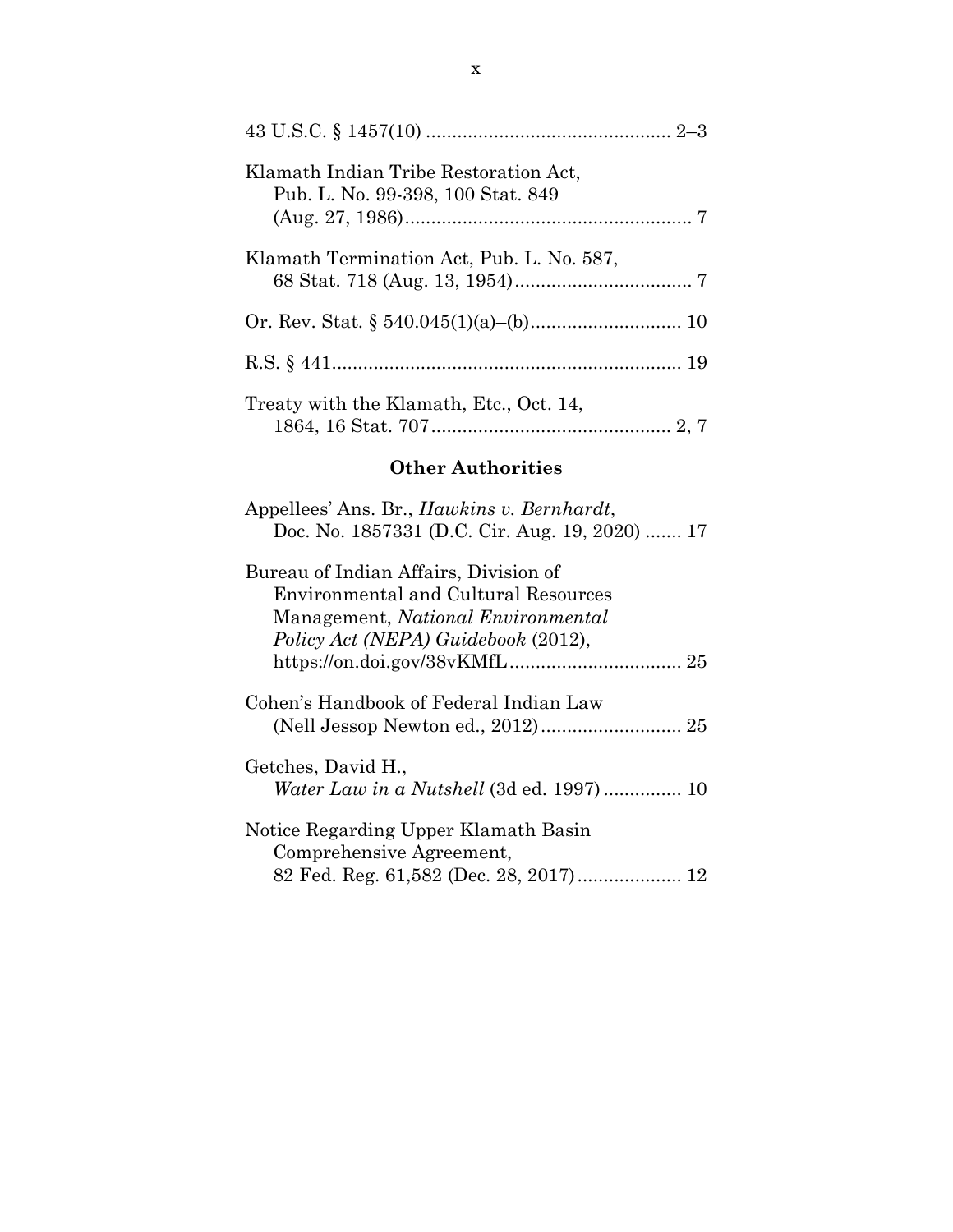| Or. Exec. Order No. 20-02 (Mar. 2, 2020),        |
|--------------------------------------------------|
|                                                  |
| Parfitt, Jamie, <i>Historic Drought Leaves</i>   |
| Klamath Basin Domestic Wells High                |
| and Dry, KDRV.com (July 30, 2021,                |
| 5:54 PM), available at                           |
|                                                  |
| Parks, Bradley W., Oregon Governor               |
| Declares Drought Emergency in Klamath            |
| <i>Basin</i> , OPB.org (Mar. 31, 2021, 2:50 PM), |
|                                                  |
| Press Release, Or. Governor's Office, Governor   |
| Kate Brown Declares Drought Emergency for        |
| Klamath County (Mar. 31, 2021),                  |
| <i>available at https://bit.ly/2W3iUNv 27–28</i> |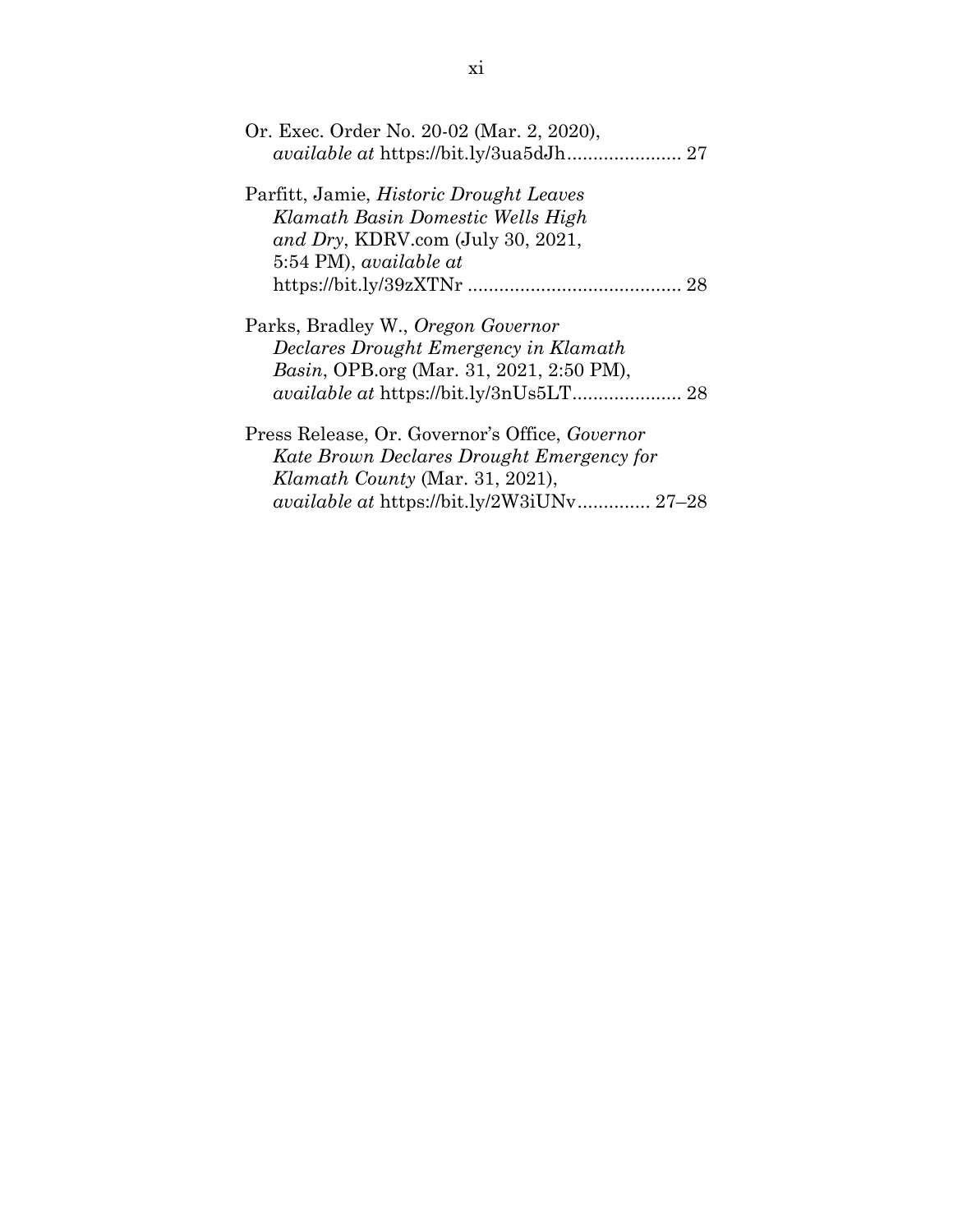#### **PETITION FOR WRIT OF CERTIORARI**

 Petitioners Gerald H. Hawkins, *et al.*, respectfully petition for a writ of certiorari to review the judgment of the United States Court of Appeals for the District of Columbia Circuit.

#### **OPINIONS BELOW**

 The panel opinion of the D.C. Circuit is reported at 991 F.3d 216, and is reproduced in the Appendix beginning at A-1. The opinion of the United States District Court for the District of Columbia is reported at 436 F. Supp. 3d 241, and is reproduced in the Appendix beginning at B-1.

#### **JURISDICTION**

 The date of the decision sought to be reviewed is March 19, 2021. On May 3, 2021, Petitioners filed a timely petition for panel rehearing, which the D.C. Circuit denied on May 10th, 2021. By order of March 19, 2020, and July 19, 2021, this Court extended the deadline to file any petition for writ of certiorari to 150 days from the date of an order denying a timely petition for rehearing entered prior to July 19, 2021.

 Jurisdiction is conferred under 28 U.S.C.  $§ 1254(1).$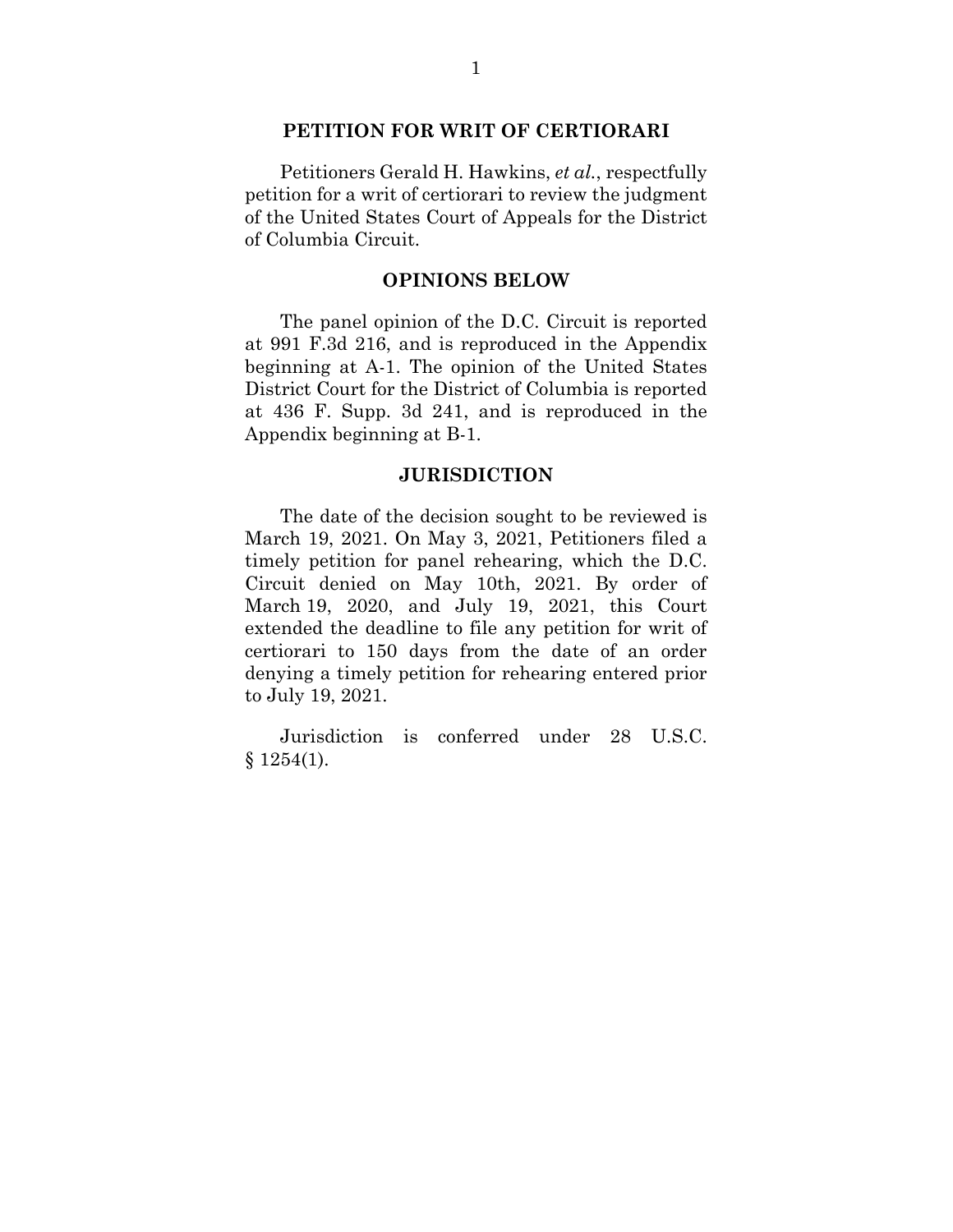### **CONSTITUTIONAL, TREATY, AND STATUTORY PROVISIONS AT ISSUE**

 The pertinent text of the following constitutional, treaty, and statutory provisions involved in this case is set out in the Appendix.

- U.S. Const. art. I,  $\S$  1.
- Treaty with the Klamath, Etc., Oct. 14, 1864, 16 Stat. 707.
- 25 U.S.C.  $§ 2$ .
- 42 U.S.C. § 4332(C).
- 43 U.S.C.  $\S 1457(10)$ .

#### **INTRODUCTION**

 Petitioners are ranchers whose families for over a century have made their homes and their livelihoods in the Upper Klamath Basin of southern Oregon. Once superb farmland and still home to six National Wildlife Refuges, the Basin is now a dustbowl. Its present desiccation results in large measure from irrigation shut-offs requested by the Klamath Indian Tribes and mechanically approved by Respondents Debra Haaland, Secretary of the Interior, *et al*., without any consideration of the environmental or other impacts of such acquiescence. The shut-offs are supposedly necessary to satisfy the Tribes' hunting, fishing, and gathering interests, for which federallyheld instream water rights were provisionally awarded in Oregon's general stream adjudication for the Klamath Basin.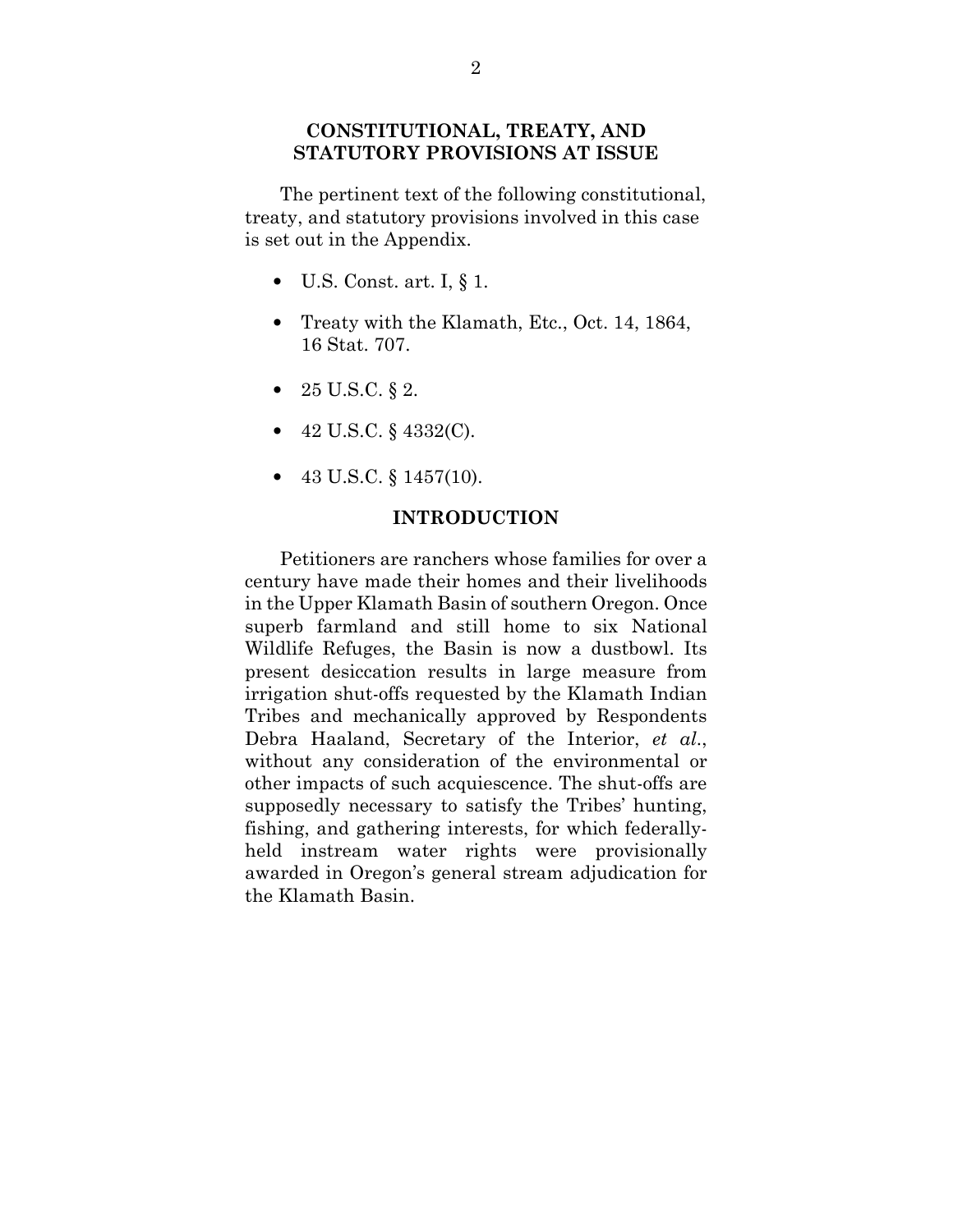To preserve their businesses, communities, and way of life, Petitioners filed suit to challenge a 2013 Protocol Agreement, executed between the Tribes and the Bureau of Indian Affairs, as representative of the federal government. The Protocol purports to cede the federal government's discretionary management authority over trust water rights to the Tribes. The district court dismissed Petitioners' lawsuit for want of standing, and the D.C. Circuit affirmed. Both courts concluded that Petitioners' economic, social, and environmental injuries bear no causal relationship to the Protocol because, even without its ostensible delegation of federal management authority, the Tribes would still be free to direct irrigation shut-offs at their discretion notwithstanding any objection from the federal government.

 Congress has charged the Department of the Interior—which houses the Bureau—with the "supervision of public business relating to," *inter alia*, "Indians." 43 U.S.C. § 1457(10). It has authorized the Secretary of the Interior to delegate Indian-related regulatory powers to the Commissioner of Indian Affairs, who in turn is authorized to delegate them to assistant commissioners and other officers within the Bureau. 25 U.S.C. § 1a. The Commissioner, under the Secretary's direction, is also independently authorized to manage "all Indian affairs and . . . all matters arising out of Indian relations." 25 U.S.C. § 2. As these statutory provisions show, the superintendence of water rights held in trust by the federal government for the benefit of Indian tribes is squarely within the authority of Interior and the Bureau. *See Armstrong v. United States*, 306 F.2d 520, 522 (10th Cir. 1962) ("The management of water and water projects on a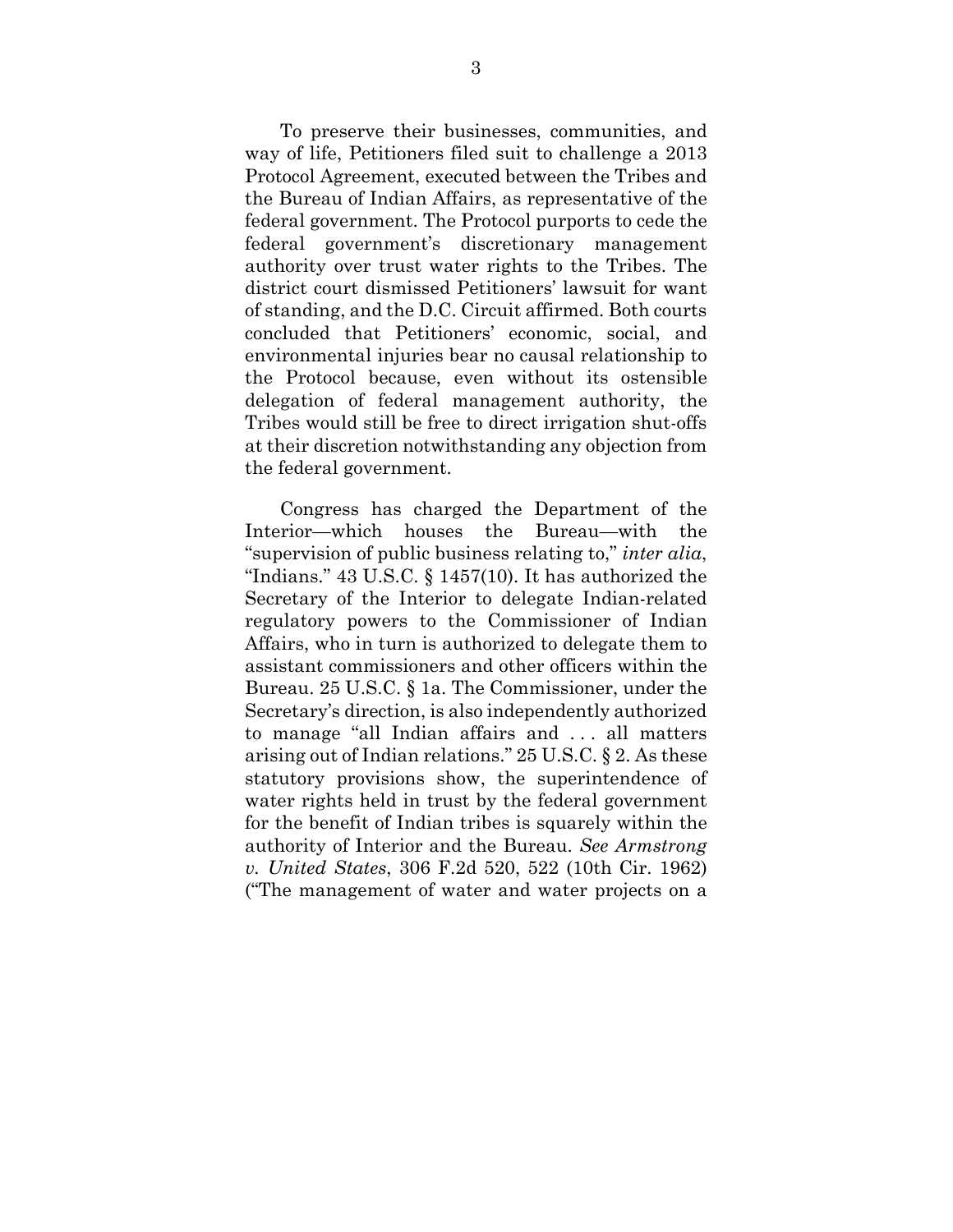reservation is clearly within the scope of the general statutory authority granted to the Commissioner of Indian Affairs[.]"); *Udall v. Littell*, 366 F.2d 668, 672 (D.C. Cir. 1966) ("In charging the Secretary with broad responsibility for the welfare of Indian tribes, Congress must be assumed to have given him reasonable powers to discharge it effectively.").

 By promising complete and total deference to the Tribes, the Protocol permits the federal government to shirk these duties. As Petitioners' lawsuit contends, such a promise violates the doctrine of unlawful subdelegation by, without Congressional authorization, giving final regulatory authority to a private entity. *Cf. U.S. Telecom Ass'n v. FCC*, 359 F.3d 554, 566 (D.C. Cir. 2004) (federal agency officials "may not subdelegate" their decision-making authority "to outside entities—private or sovereign—absent affirmative evidence to do so"). It also violates the National Environmental Policy Act, 42 U.S.C. §§ 4321–4370m-12, by allowing the federal government to abdicate discretionary management authority over tribal trust assets without giving any thought to the environmental consequences of that passive acquiescence, or to viable alternatives. *Cf*. *Manygoats v. Kleppe*, 558 F.2d 556, 558 (10th Cir. 1977) (although "the duties and responsibilities of the Secretary may conflict with the interests of the Tribe[,]" the Secretary nevertheless "must act in accord with the obligations imposed by NEPA.").

 Petitioners, like many others in the Klamath Basin, are suffering. As a result of the irrigation cutoffs which follow the federal government's lock-step adherence to the Tribes' water delivery requests, they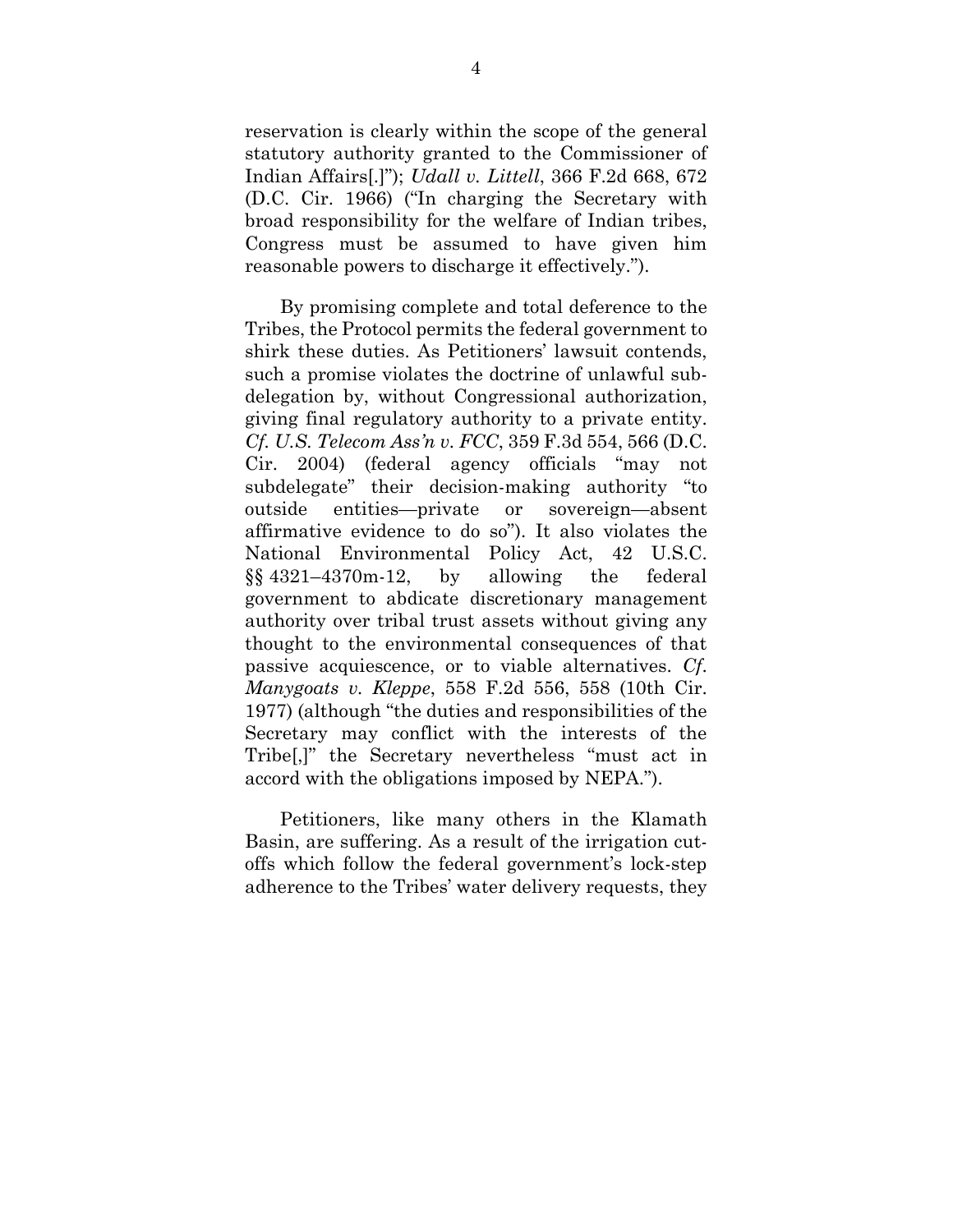endure financial damages to their livestock production businesses, the infestation of noxious weeds, the reduction and loss of wildlife, and the disappearance of grass plant communities from their lands. These injuries are undisputed. Meanwhile, although the Tribes possess a beneficial interest in the right to a certain level of instream flows, it is not necessarily the case that the right must be exercised to its fullest extent in every instance in order to satisfy the Tribes' treaty-protected fishing purposes. Indeed, the determination of the necessary amount of water entails substantial judgment calls of technical and scientific nature—precisely the sort of decisions that the federal government as trustee is obligated to make and which NEPA is meant to assist.

 Yet the D.C. Circuit concluded that Petitioners lack standing to challenge the Protocol because the Tribes purportedly may independently seek the full implementation of their instream rights held in trust, and the federal government is powerless to stop them. App. A-21. Thus, per the D.C. Circuit, Petitioners have no hope of legal or other recourse through the federal government for the human and environmental catastrophe unfolding in the Klamath Basin, despite that catastrophe being the direct result of the management regime decreed by the Protocol Agreement.

 The D.C. Circuit's ruling perversely inverts the default federal-Indian relationship by presuming that the Tribes may, absent express Congressional direction to the contrary, dictate to the federal government how tribal trust assets are to be managed. In so holding, the D.C. Circuit's decision effectively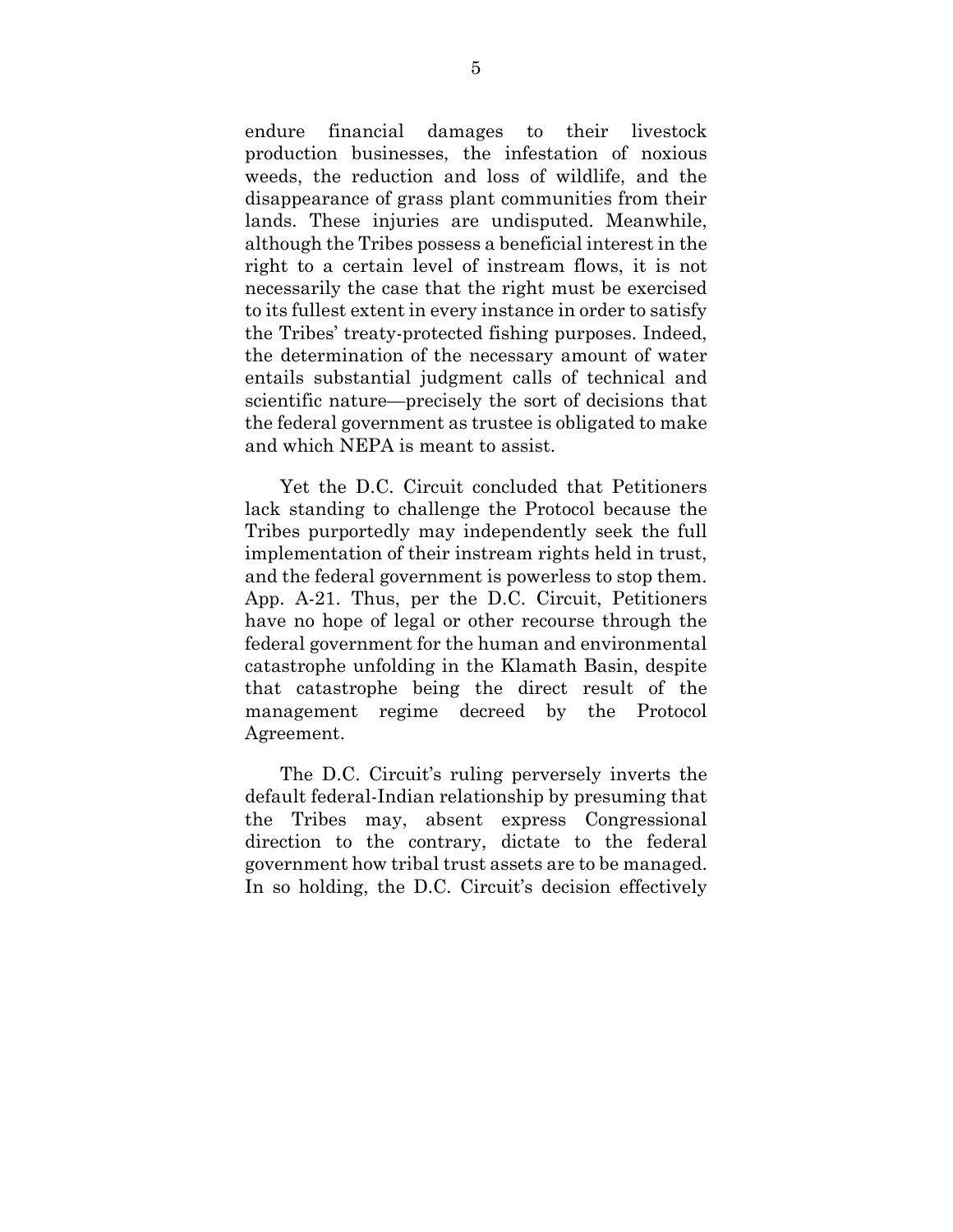bars application of laws like NEPA—which regulate and are intended to better inform discretionary federal decision-making—to Indian trust assets. The D.C. Circuit's decision therefore conflicts with case law from this Court, as well as from other federal circuit courts, affirming the federal government's authority and obligation to manage Indian trust assets, consistent with Congressional policy and statutory command. Given the worsening drought in the Klamath Basin, as well as the need for close planning coordination between the federal government and state and local entities in the Klamath Basin, the necessity for this Court's review of the conflicts created by the D.C. Circuit's decision is especially pressing.

#### **STATEMENT OF THE CASE**

 Petitioners are landowners and ranchers who raise livestock in southern Oregon's Upper Klamath Basin. Supporting an impressive variety of plants and wildlife, their ranches lie within the watersheds of several tributaries to Upper Klamath Lake, a major source of the Klamath River. The Upper Klamath Basin encompasses nearly 200,000 acres of what, traditionally, has been highly productive irrigated pastureland for livestock. Since 2013, however, agriculture in the region has sharply declined. This growing desuetude results largely from severe irrigation cut-offs imposed to satisfy certain instream water rights that the federal government holds in trust for the Klamath Indian Tribes. App. K-8 to K-9, K-17 to K-19 (Am. Compl. ¶¶ 14, 36–40).

 The Tribes have resided in the Klamath Basin for over a millennium. *United States v. Adair*, 723 F.2d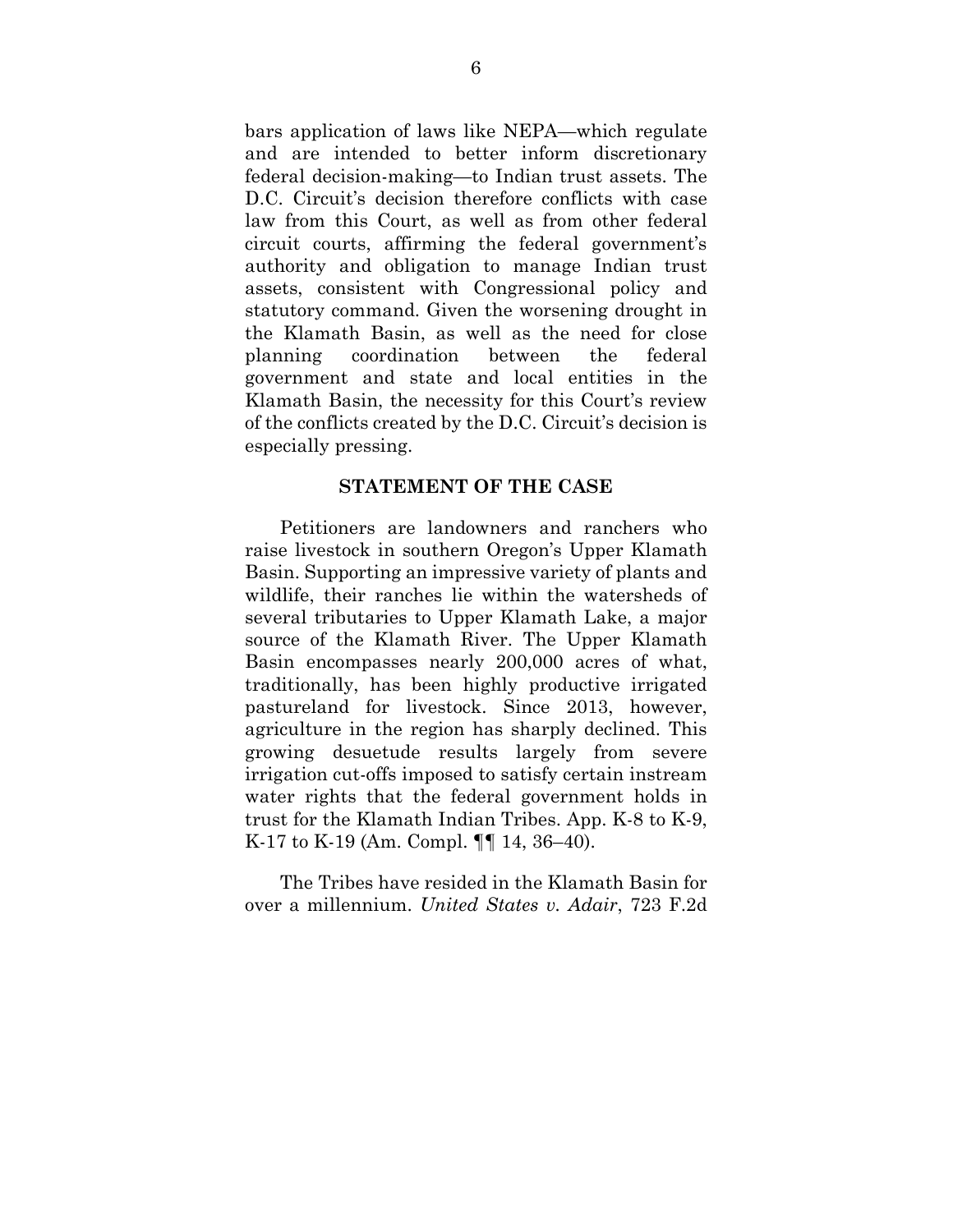1394, 1397 (9th Cir. 1983). In an 1864 Treaty with the federal government, 16 Stat. 707 (Oct. 14, 1864), App. E, the Tribes relinquished their rights to their original homeland in exchange for a reservation of 800,000 acres in southern Oregon. *Adair*, 723 F.2d at 1397–98. The Treaty had two essential purposes: preservation of the Tribes' traditional hunting and fishing lifestyle, and encouragement and support of agriculture. *Id.* at 1410.

 Nearly a century later, Congress passed the Klamath Termination Act, Pub. L. No. 587, 68 Stat. 718 (Aug. 13, 1954), pursuant to which some of these reservation lands were sold with the remainder put into a private land management trust.<sup>1</sup> *Kimball v. Callahan*, 493 F.2d 564, 567 (9th Cir. 1974).

 Not long after the reservation's windup, the federal government brought an action in federal district court in Oregon for a declaration of the water rights attached to lands within a portion of the former reservation. *Adair*, 723 F.2d at 1397. Named as defendants were the six hundred or so private citizens who owned land in the Upper Williamson River drainage, as well as the State of Oregon. The Tribes intervened as plaintiffs.<sup>2</sup> *Id.* 

<sup>1</sup> Members were given the option to withdraw from the Tribes and receive a cash payment, or to remain in the Tribes and enjoy the benefits of the private land trust. *Kimball*, 493 F.2d at 567. Some three decades after the termination of federal supervision, the Tribes secured renewed federal recognition through the passage of the Klamath Indian Tribe Restoration Act, Pub. L. No. 99-398, 100 Stat. 849 (Aug. 27, 1986).

<sup>2</sup> Neither Petitioners nor their predecessors in interest were parties to *Adair*, as they own lands and water rights from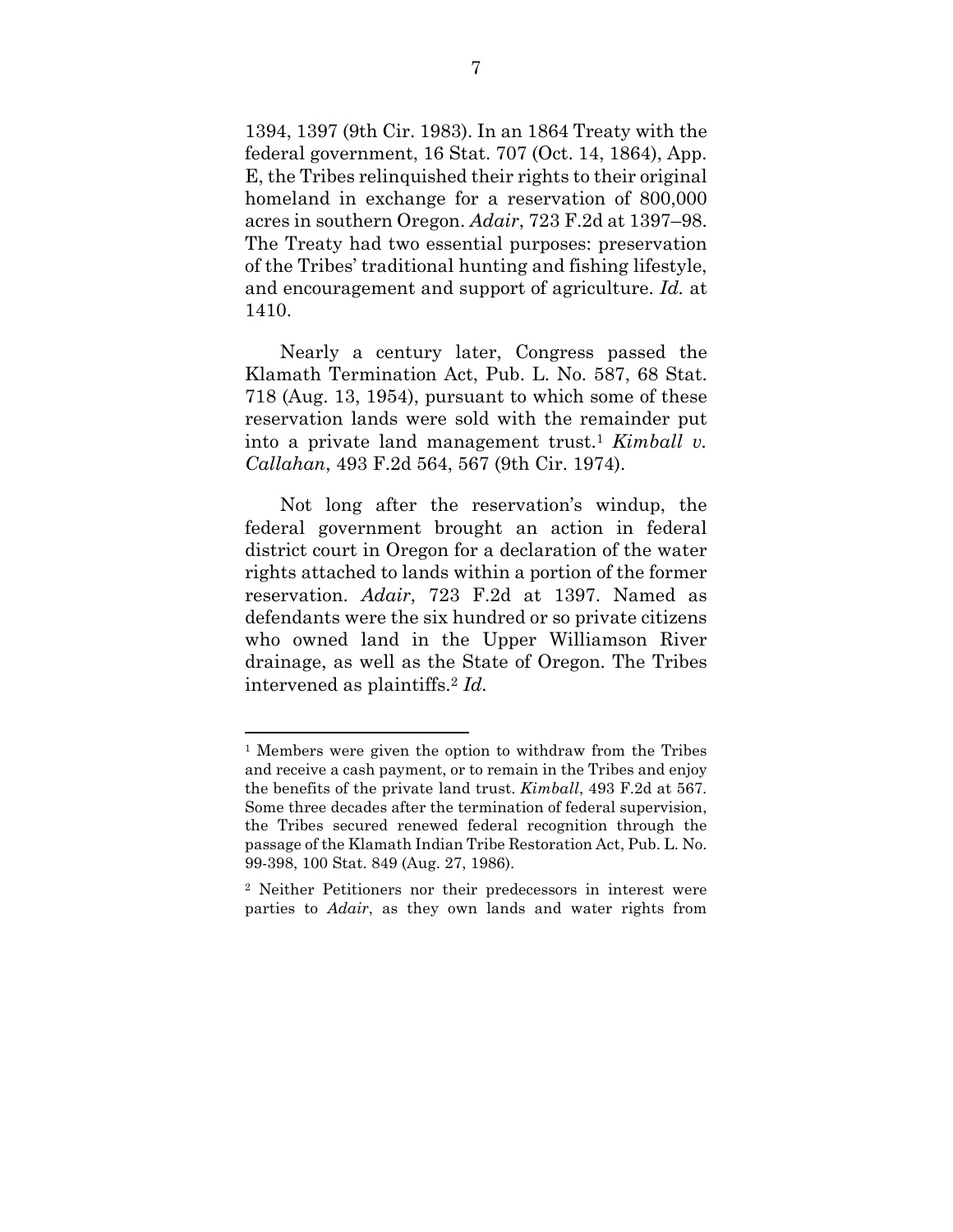Ultimately, the Ninth Circuit held that, "at the time the Klamath Reservation was established, the Government and the Tribe[s] intended to reserve a quantity of the water flowing through the reservation . . . for the purpose of maintaining the [Tribes'] treaty right to hunt and fish on reservation lands," and that this federal reserved water right survived the Termination Act. *Id.* at 1410–12. As recognized by the Ninth Circuit, the Tribes' right is somewhat different from water rights possessed by private parties. Unlike most such rights, which entitle their holders "to withdraw water from the stream for agricultural, industrial, or other consumptive uses," the Tribes' hunting-and-fishing entitlement "consists of the right to prevent other appropriators from depleting the [stream's] waters below a protected level." *Id.* at 1411. Also atypical, the Tribes' interest in their instream water rights is beneficial only, legal title remaining with the federal government. *See generally Shoshone-Bannock Tribes v. Reno*, 56 F.3d 1476, 1479 (D.C. Cir. 1995) ("With respect to reserved water rights on Indian reservations, these federally-created rights belong to the Indians rather than to the United States, which holds them only as trustee."). An additional peculiarity is the priority date of the Tribes' water rights—"time immemorial," *Adair*, 723 F.2d at 1414 such that their exercise trumps all other water rights

different Upper Klamath Basin tributaries, such as the Wood River and Sprague River. *See* App. K-3 to K-6 (Am. Compl. ¶¶ 3– 8). Therefore, they are not bound by the *Adair* decision and their challenges to certain legal issues decided in *Adair* remain active in the ongoing Klamath Basin Adjudication litigation.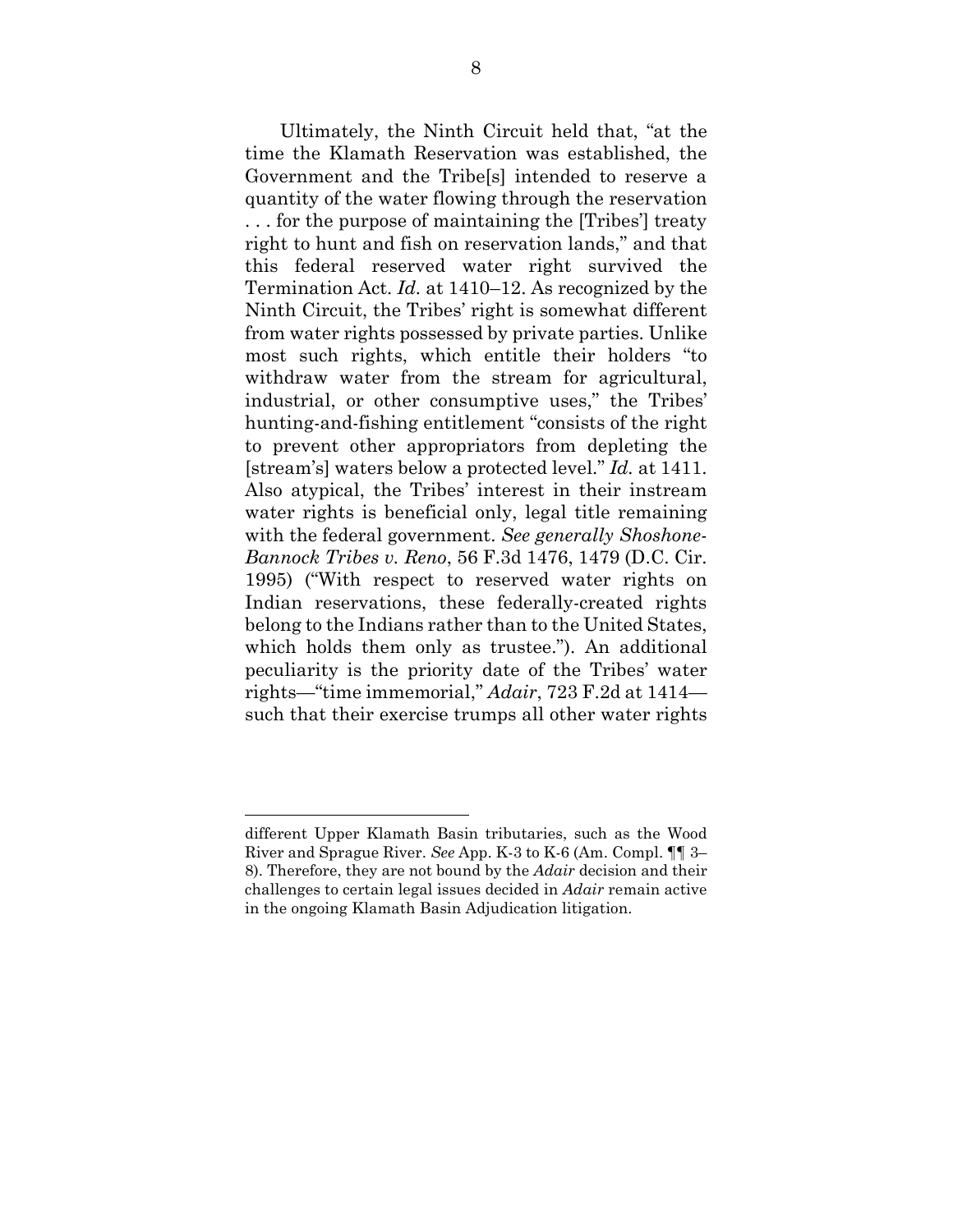in the Upper Klamath Basin, including those held by Petitioners.<sup>3</sup>

 Shortly after the federal government filed the *Adair* litigation, the Oregon Water Resources Department initiated a general stream adjudication for the Klamath Basin. *Adair*, 723 F.3d at 1404–05. In addition to naming thousands of individual landowners as parties, the state included the Tribes and the federal government pursuant to the McCarran Amendment, 43 U.S.C. § 666(a), which waives the federal government's and Indian tribes' immunity for purposes of such comprehensive state stream adjudications. *See United States v. Oregon*, 44 F.3d 758, 762–63 (9th Cir. 1994).

 In 2013, the state adjudication came to its administrative conclusion with the issuance of an order of determination (subsequently amended in 2014). Among other things, the order of determination awards the federal government, as trustee for the Tribes, substantial instream water rights in the same tributaries in which Petitioners possess their own water rights. The order quantifies the Tribes' instream rights at such high levels that, when fully implemented, little to no water is left for Petitioners or other irrigators in the Upper Klamath Basin. App. K-11 to K-12 (Am. Compl. ¶ 20).

<sup>3</sup> Oregon follows the law of prior appropriation, which grants protection only to "beneficial" uses of water and which, as between competing uses, prefers the older or "senior" use. *Alexander v. Cent. Or. Irrig. Dist.*, 528 P.2d 582, 585 (Or. Ct. App. 1974). The priority of the Tribes' water rights and their quantification are determined in part according to Oregon's prior appropriation law. *Adair*, 723 F.2d at 1411 n.19.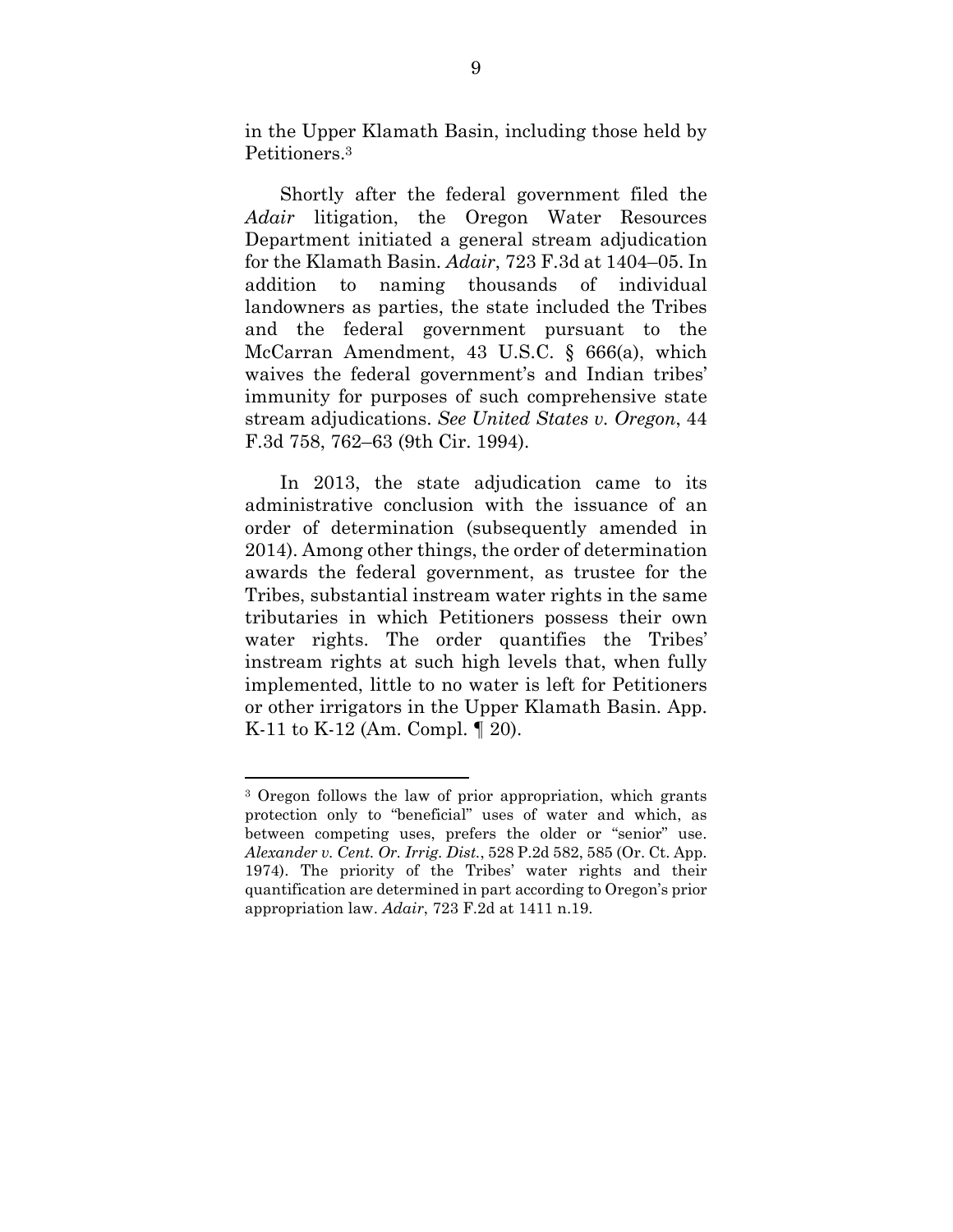In jurisdictions like Oregon which follow the law of prior appropriation, when there is insufficient water for all users, a senior appropriator places a "call" with the pertinent water master to secure his or her senior entitlement. Or. Rev. Stat. § 540.045(1)(a)– (b). *See generally* David H. Getches, *Water Law in a Nutshell* 103 (3d ed. 1997) ("A senior appropriator seeking to enforce rights as against a junior 'calls the river.' It is usually the job of the state engineer or some other official to ensure that appropriators do not take the water out of priority."). To govern how such calls would be made for the then-recently quantified instream rights, the Tribes and the federal government in 2013 entered into a Protocol Agreement. As amended in 2019, the Protocol authorizes the Tribes to place calls with the Oregon Water Resources Department for the implementation of the Tribes' instream water rights after providing the federal government (via the Bureau of Indian Affairs) with notice of their intent to call. Within three or seven business days of receiving such notice, $4$  the Bureau must provide an email response to the Tribes stating whether it agrees with the proposed call and whether it suggests any changes. Thereafter, the Protocol authorizes the Tribes, after having allowed two further business days for discussion with the Bureau's Regional Director, to proceed with placing the call, even if the federal government believes the call to be ill-advised, excessive, or otherwise unnecessary to support the Tribes' hunting and

<sup>4</sup> The time of notice depends on the type of call. A "standing" call, *i.e.*, one for the entire season, requires a seven-day notice, whereas ad-hoc calls within a season require only a three-day notice.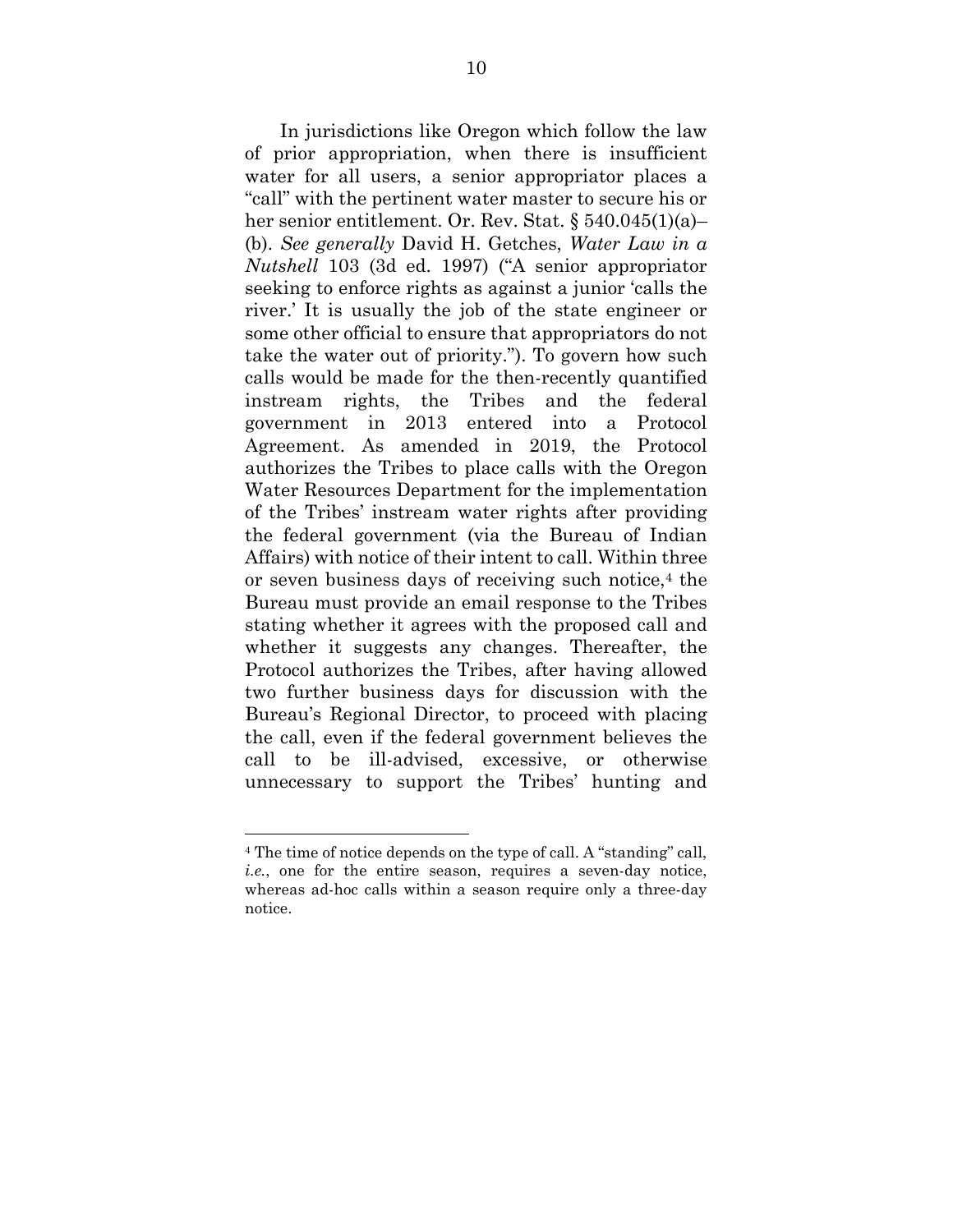fishing interests under the Klamath Treaty. *See* App. I-4 to I-5; App. J-6 to J-7.

 Every year since the Protocol became effective, the Tribes have placed calls for the implementation (and, since 2017, the full implementation) of their instream water rights, and every year the federal government, pursuant to the Protocol, has provided its consent. The resulting orders from the Oregon Water Resources Department have compelled hundreds of landowners throughout the Upper Klamath Basin, including Petitioners, dramatically to curtail and, in some cases, entirely to cease irrigation. *See* App. K-14, 16 (Am. Compl. ¶¶ 25, 32).

 Following the initial shutoffs in 2013, the federal government and the State of Oregon sought to ameliorate the Basin-wide crisis by convening stakeholders to reach a comprehensive water rights settlement. That effort produced the Upper Klamath Basin Comprehensive Agreement, to which Oregon, the Tribes, and many landowners—including most Petitioners—were signatories. Former Secretary of the Interior Sally Jewell personally participated in the signing ceremony. App. K-14 (Am. Compl. ¶ 26).

 Among other things, the Agreement reduced the level of instream flows that the federal government and the Tribes demanded to significantly below the ceiling awarded in the Klamath Basin Adjudication. These limited flows were designed to support the Tribes' fish and wildlife resources while providing irrigation for landowners such as Petitioners. App. K-15 (Am. Compl. ¶ 28).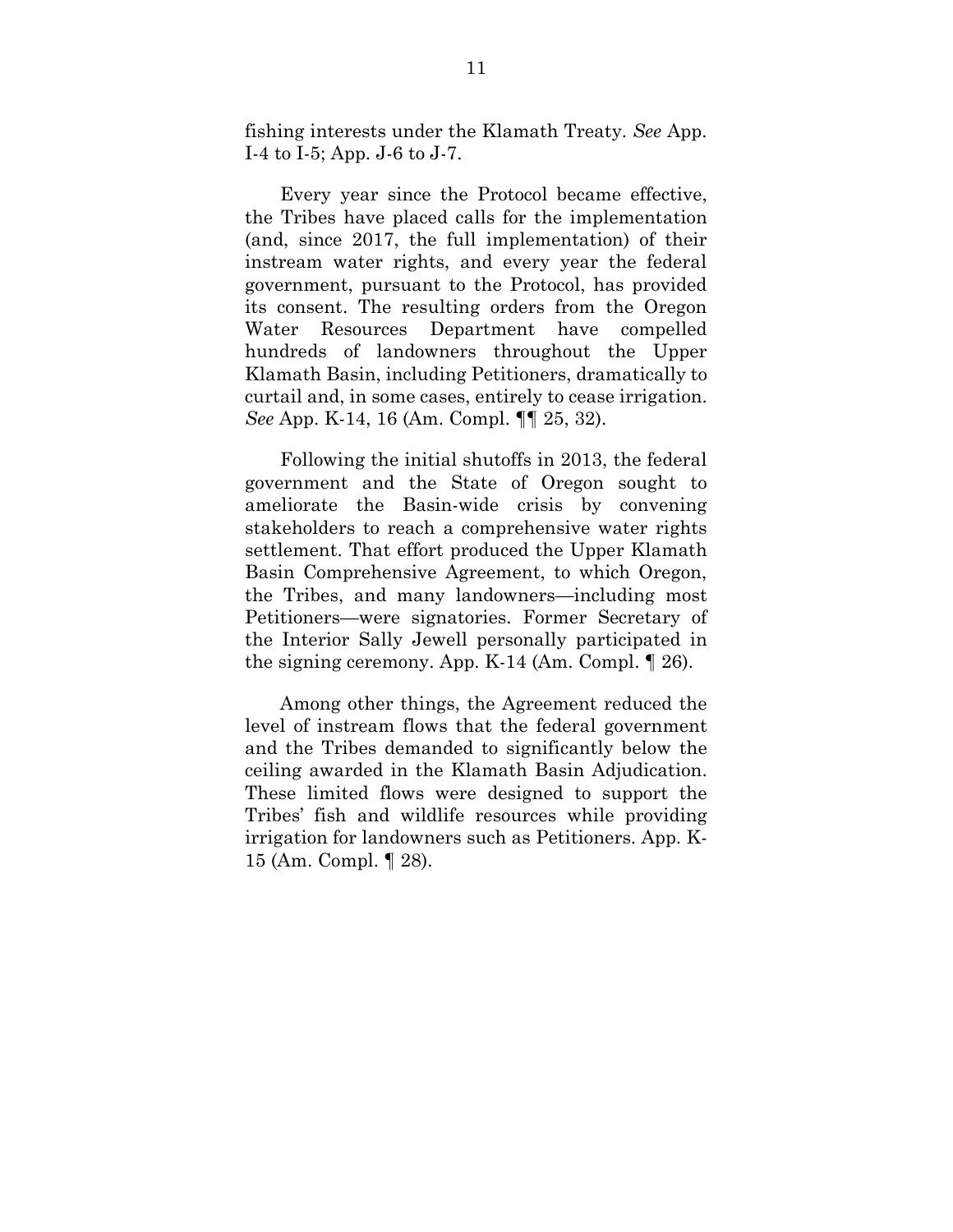From 2014 through 2016, the federal government and the Tribes placed calls for water at levels consistent with the Agreement. Although many landowners, including some Petitioners, still experienced significant water curtailments, these modified calls did mitigate the environmental and economic impacts in the Upper Klamath Basin by allowing more land to be irrigated. App. K-15 (Am. Compl. ¶ 29).

 In 2017, however, the Tribes and the federal government departed from the Agreement, citing a lack of progress in obtaining the funding necessary to implement the Agreement in full. They therefore resumed calls for the implementation of the maximum instream flows. Later that year, Secretary of the Interior Ryan Zinke formally terminated the Agreement. *See* Notice Regarding Upper Klamath Basin Comprehensive Agreement, 82 Fed. Reg. 61,582 (Dec. 28, 2017). Since then, the federal government and the Tribes have sought implementation of their maximum allotted instream flows, which has resulted in renewed water shutoffs to Basin landowners, including Petitioners. App. K-15 to K-16 (Am. Compl. ¶¶ 30–31).

 Fearing the ruin of their livelihoods and communities, Petitioners brought this action in the United States District Court for the District of Columbia to challenge the Protocol Agreement. Petitioners' amended complaint<sup>5</sup> advances two claims under the Administrative Procedure Act, 5 U.S.C. §§ 701–706. First, the Protocol violates the doctrine of

<sup>&</sup>lt;sup>5</sup> The only change from the original complaint was the addition of a plaintiff.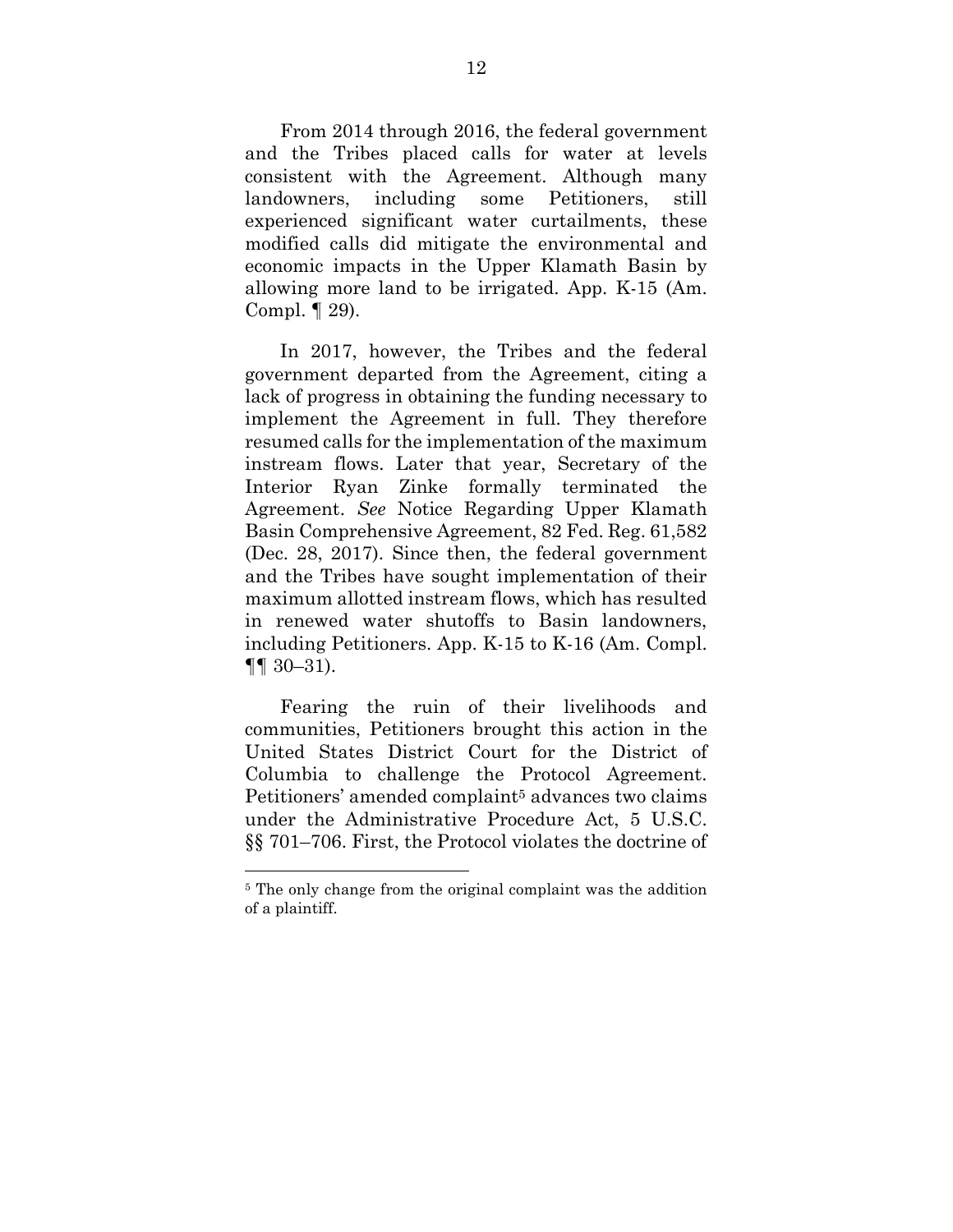unlawful delegation because, without specific Congressional authorization, it delegates to the Tribes final decision-making authority over when and to what extent a call should be made for the Tribes' instream water rights, to which the federal government holds legal title. *Cf. U.S. Telecom Ass'n*, 359 F.3d at 565 ("[S]ubdelegations to outside parties are assumed to be improper absent an affirmative showing of congressional authorization."). Second, the Protocol violates NEPA because it, and the calls made thereunder, have significant effects on the human environment, yet the federal government has conducted no analysis of such actual or anticipated effects or possible alternatives.

 The district court granted the federal government's motion to dismiss the action for lack of standing, concluding that Petitioners' injuries are not fairly traceable to the Protocol, nor would they be redressed by the Protocol's invalidation. App. B-12.

 The D.C. Circuit affirmed. In its view, traceability and redressability here "depend on the conduct of a third party," namely, the Tribes. App. A-16. But under federal law, the Tribes are "free to make calls in the exercise of their treaty rights." App. A-21. Thus, the federal government's concurrence *vel non* in any Tribal call for water would have no "predictable effect on the [state] watermaster's issuance of orders that require [Petitioners] to curtail irrigation of their lands."6 The D.C. Circuit therefore concluded that

<sup>6</sup> The D.C. Circuit also rejected Petitioners' alternative argument that federal management authority over the Tribes' water rights could be inferred from the McCarran Amendment, which subjects the federal government as well as Indian tribes to state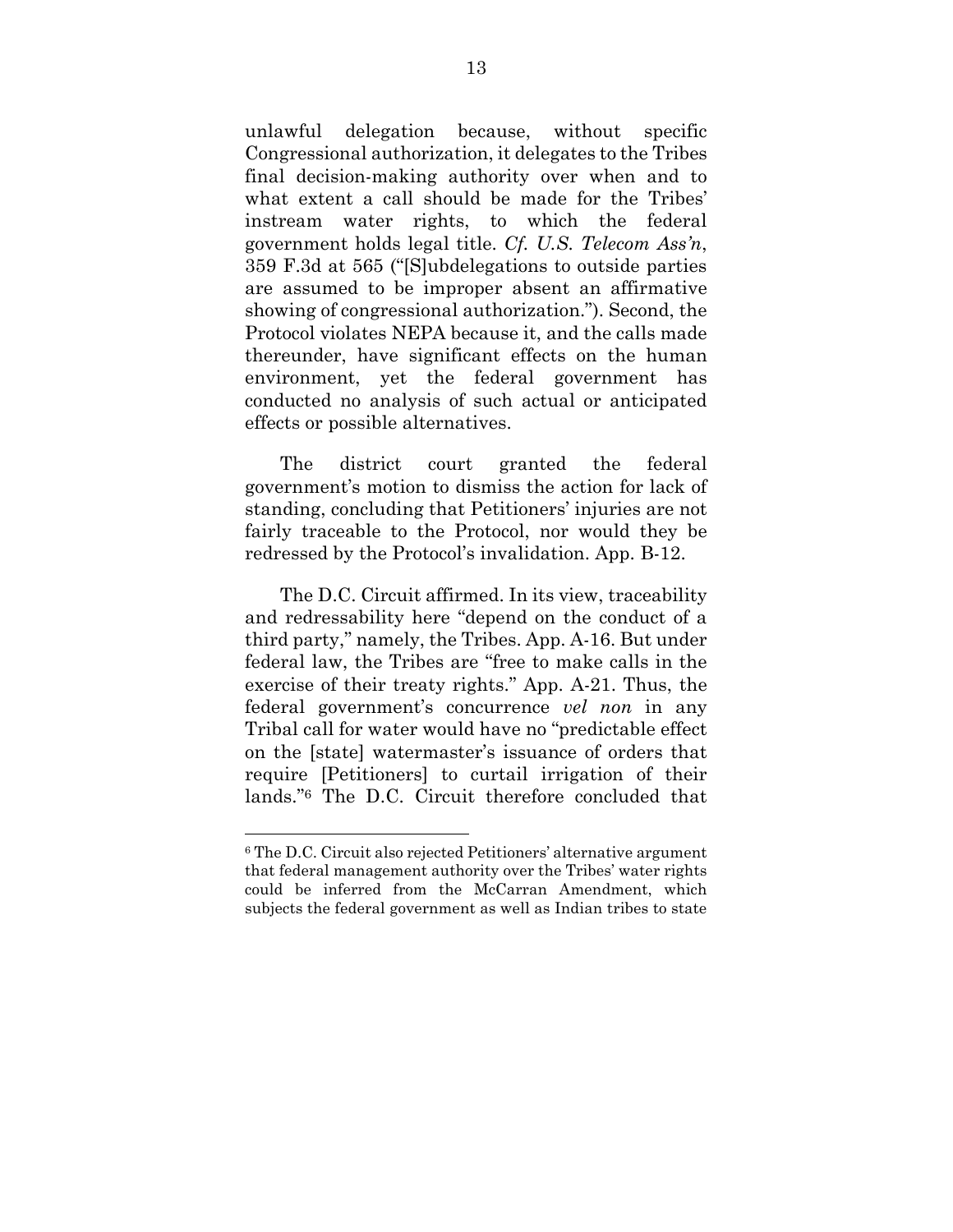Petitioners' injuries are traceable to the Tribes, not the federal government, and thus invalidation of the Protocol would not redress Petitioners' harms. App. A-29.

#### **REASONS FOR GRANTING CERTIORARI**

#### **I.**

## **The D.C. Circuit's Ruling Upsets the Balance of the Federal-Indian Trust Relationship Struck by Decisions of This Court and Faithfully Implemented by Those of Other Circuit Courts**

 In holding that the federal government is powerless to exercise final management authority over assets held in trust for Indian tribes, the D.C. Circuit recognized that its decision threatens to disturb the traditional federal-Indian trust relationship. Responding to the federal government's argument that the Bureau of Indian Affairs "was obligated, if asked, to concur in lawful water calls proposed by the Tribes," App. A-21, the D.C. Circuit acknowledged that the government's position cannot readily be squared with the hitherto undisputed proposition that "an Indian tribe cannot force the government to take a specific action unless a treaty, statute, or agreement imposes, expressly or by implication, that duty." *Id*. (quoting *Shoshone-Bannock Tribes*, 56 F.3d at 1482). Yet the court gave

procedural rules of water rights administration. *See* App. A-23. The court of appeals concluded that the argument was unavailing because, under its view of state law, Oregon does not require the concurrence of the federal government before state officials will heed a call from the Tribes for implementation of their water rights. App. A-29.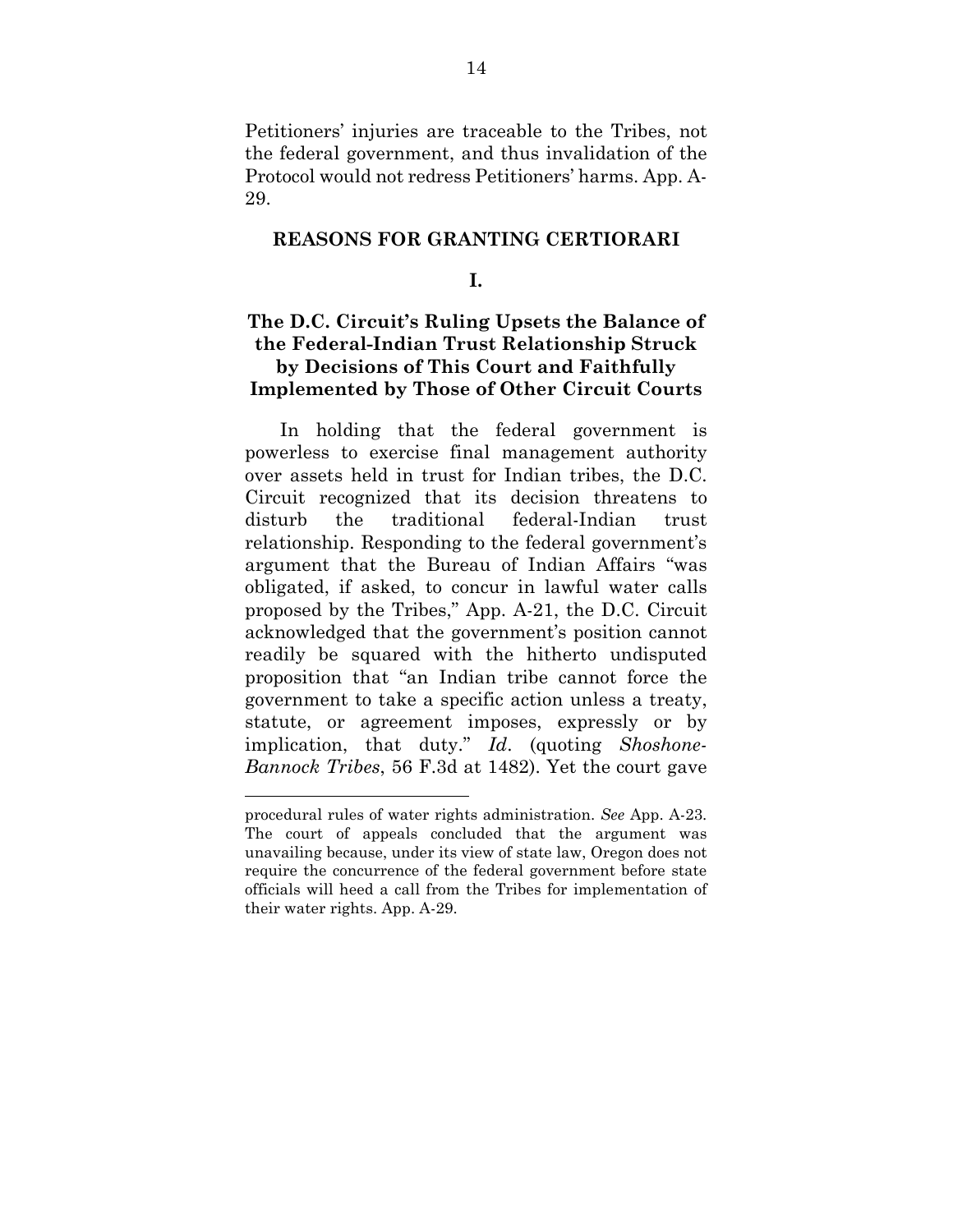no further attention to this evident conflict because it concluded that "the Tribes were free to make calls in the exercise of their treaty rights." *Id.* But that conclusion does not avoid the problem; it merely rephrases it. For the Tribes are only free to make their own calls to the extent that they can veto contrary management direction from the federal government.

 Congress, however, has made clear that the Tribes have no such power. After all, Congress has specifically charged the Bureau of Indian Affairs and the Department of the Interior to manage Indian affairs and all matters arising out of Indian relations. 25 U.S.C. §§ 1a, 2. *See* App. F. And as even the D.C. Circuit has recognized, this responsibility necessarily presupposes the authority to discharge it ably. *Udall v. Littell*, 366 F.2d at 672. Moreover, decisions of this Court and other circuit courts affirm—contrary to the decision of the D.C. Circuit below—that such authority includes the power to manage trust assets to accommodate a variety of interests, such as the need to conserve other resources within the same trust, the need to negotiate over trust assets to broker compromises with competing users and thereby foster long-term cooperation, and the need to satisfy statutory commands governing discretionary federal decision-making.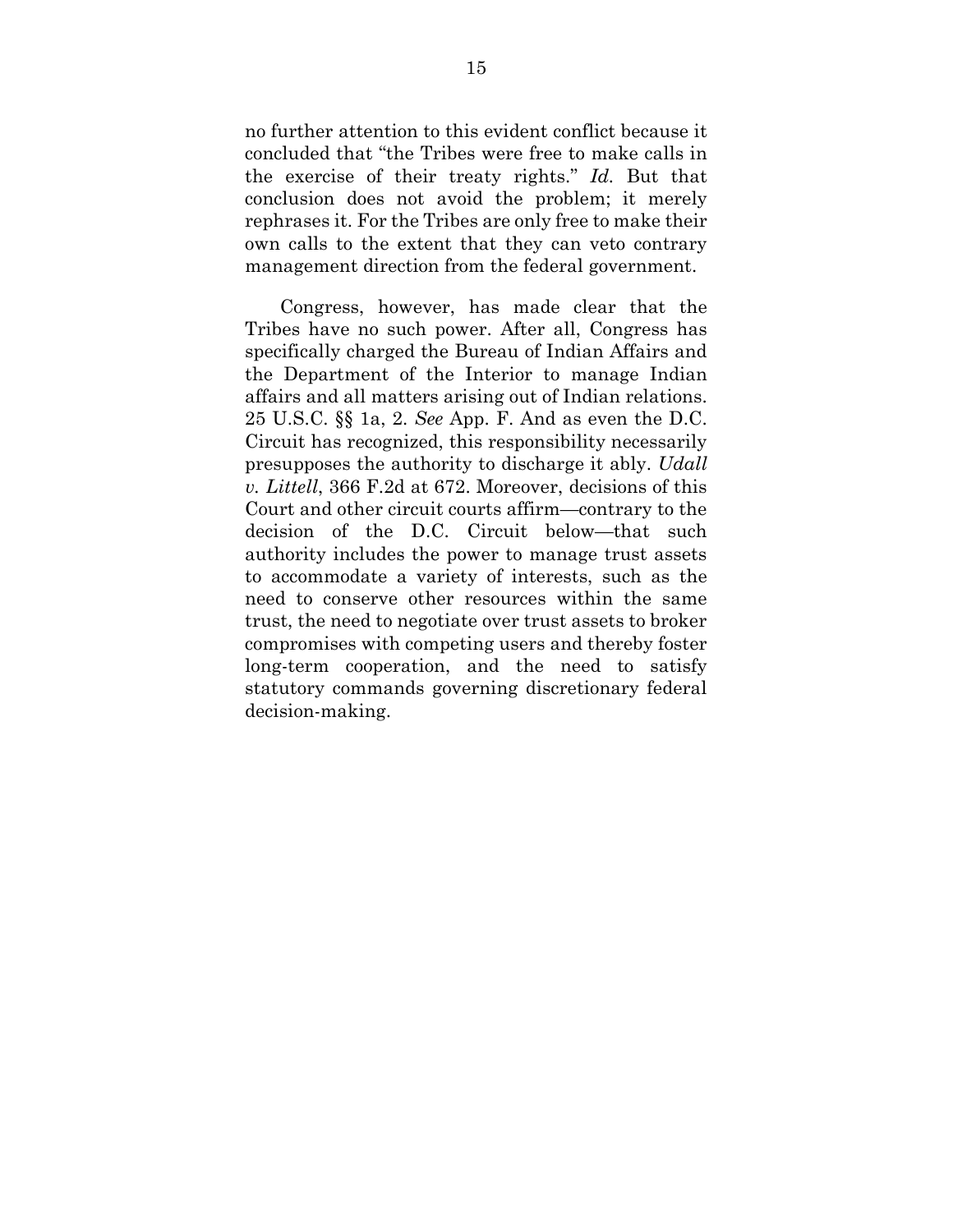## **A. The D.C. Circuit's decision conflicts with decisions of this Court and of other lower courts affirming that the federal government retains general management authority and discretion over Indian trust assets**

 In holding that the federal government has no power to exercise final decision-making authority over the Tribes' water rights, the D.C. Circuit departed from the well-established rule that the federal government's role as trustee of Indian trust assets necessarily carries with it the power and obligation to manage those assets. *See, e.g.*, *Morton v. Ruiz*, 415 U.S. 199, 231 (1974) ("In the area of Indian affairs, the Executive has long been empowered to promulgate rules and policies, and the power has been given explicitly to the Secretary and his delegates at the [Bureau of Indian Affairs]." (footnotes omitted)); *Udall*, 366 F.2d at 672–73 (authority to cancel contract of general counsel for Indian tribe); *Agua Caliente Band of Cahuilla Indians v. Riverside County*, 181 F. Supp. 3d 725, 740 (C.D. Cal. 2016) (authority to prohibit state taxation on possessory interests in reservation lands). *Cf*. 25 U.S.C. § 2 ("The Commissioner of Indian Affairs shall, under the direction of the Secretary of the Interior, and agreeably to such regulations as the President may prescribe, have the management of all Indian affairs and of all matters arising out of Indian relations.").

 The D.C. Circuit saw no conflict, relying on this Court's rulings in *United States v. Mitchell*. App. A-18 (citing *United States v. Mitchell*, 445 U.S. 535 (1980) (*Michell I*); *United States v. Mitchell*, 463 U.S. 206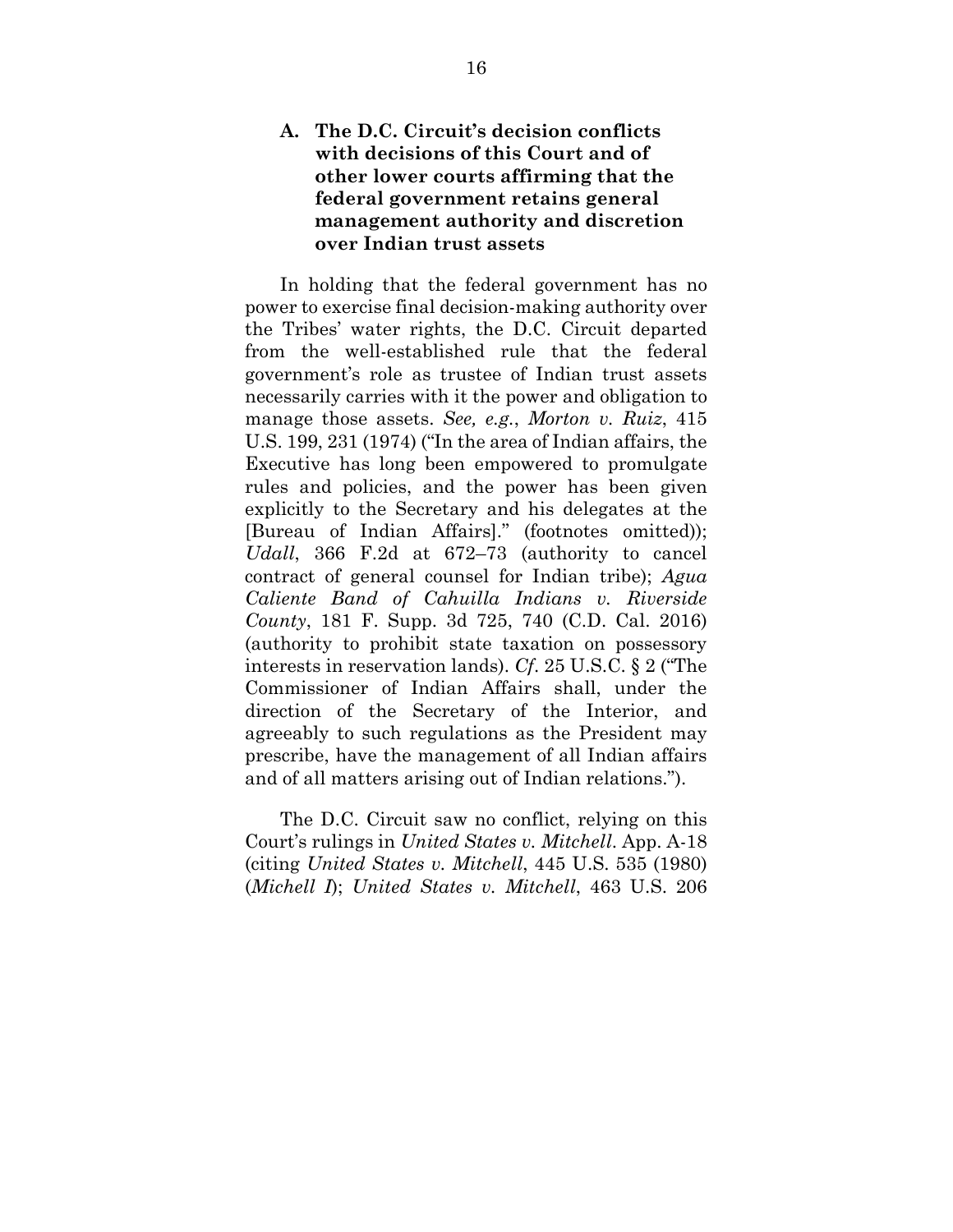(1983) (*Mitchell II*)). The question in these cases was whether the Quinault Tribe and others could seek money damages from the United States for the alleged mismanagement of timberland trust assets. *Mitchell I*, 445 U.S. at 537; *Mitchell II*, 463 U.S. at 207. The Court's first ruling held that the broad provisions of the General Allotment Act of 1887 did not create such a claim, *Mitchell I*, 445 U.S. at 542, whereas the Court's second ruling held that other statutes and regulations imposing more specific and elaborated duties on the federal government did, *Mitchell II*, 463 U.S. at 228.

 In the D.C. Circuit's view, the Court's decisions in *Mitchell* stand for the proposition that a bare or "limited" trust relationship, like that created by the Klamath Treaty,7 does not authorize the federal government to assume management authority over Indian trust assets. App. A-18, A-21. The court of appeals' reasoning is precisely backwards. The limited trust exemplified by the *Mitchell* cases is only limited with respect to what Indian tribes may demand, *not* with respect to the federal government's management authority as trustee of those assets. *See Mitchell I*, 445 U.S. at 546 (because the General Allotment Act "cannot be read as establishing . . . a fiduciary responsibility . . . [,] [a]ny right of the respondents to recover money damages for Government mismanagement . . . must be found in some [other] source"); *Mitchell II*, 463 U.S. at 226 ("Because the statutes and regulations at issue in this case clearly establish fiduciary obligations of the Government in

<sup>7</sup> *See* Appellees' Ans. Br., Doc. No. 1857331, at 28 (D.C. Cir. Aug. 19, 2020) ("As stated above, however, this trust ownership is 'limited.'") (quoting *Mitchell II*, 463 U.S. at 224).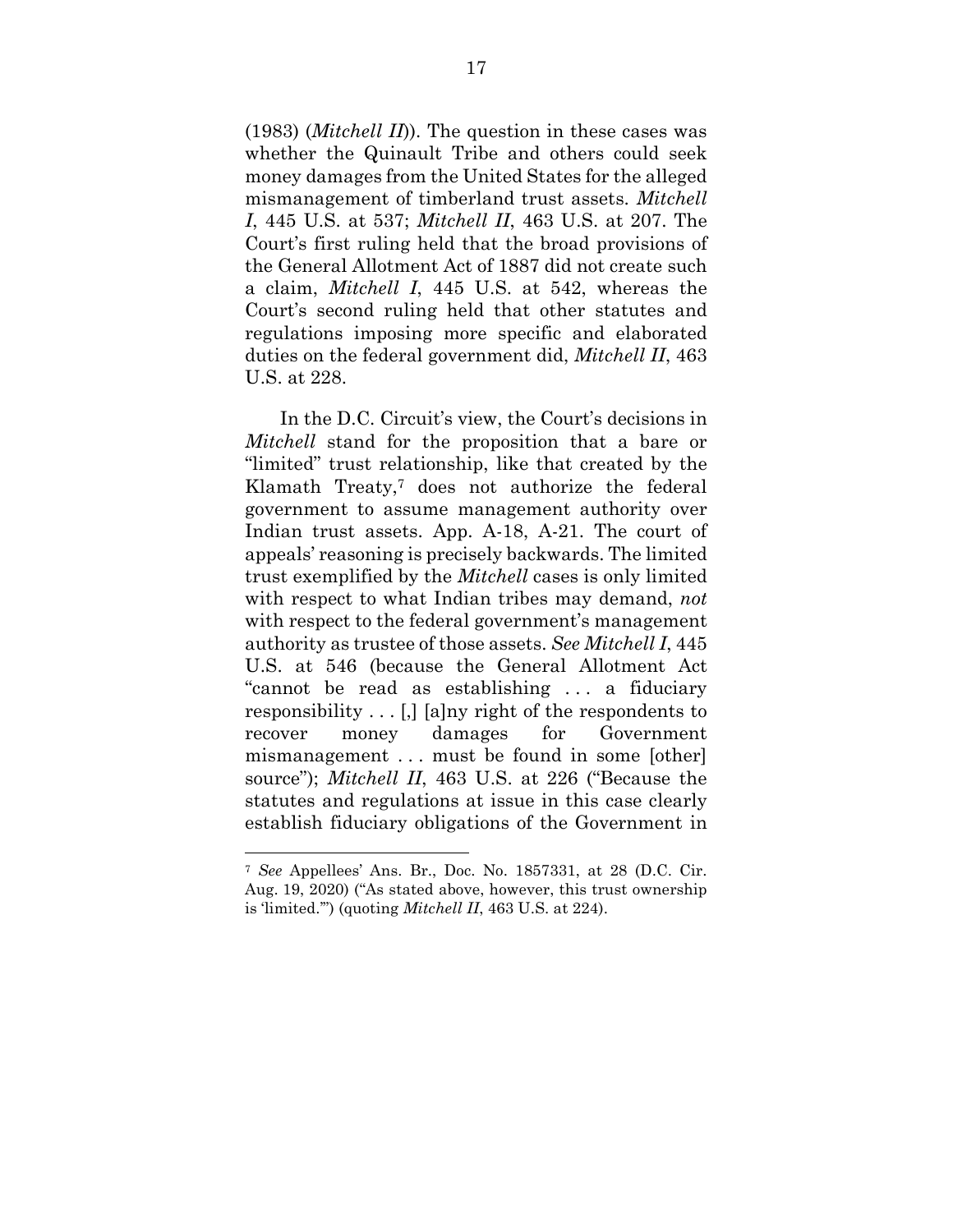the management and operation of Indian lands and resources, they can fairly be interpreted as mandating compensation by the Federal Government for damages sustained."). *Cf. id*. at 209 (acknowledging that the federal government has "broad statutory authority" over the management of trust assets). In other words, where a trust relationship between the federal government and an Indian tribe is, as here, "limited," the consequence is the *minimization* of the Tribes' management power and not, as the D.C. Circuit inversely held, its maximization.

 Indeed, prior to the decision below, the D.C. Circuit had consistently ruled that the federal-Indian trust relationship, coupled with various statutory grants of power to manage Indian affairs, places decision-making authority over the management of tribal trust assets squarely in the federal government as trustee and not the Indian tribes as beneficiaries. *See Udall*, 366 F.2d at 672–73. *Cf. Shoshone-Bannock Tribes*, 56 F.3d at 1482 ("[A]n Indian tribe cannot force the government to take a specific action unless a treaty, statute or agreement imposes, expressly or by implication, that duty.").

 For example, in *Udall* the D.C. Circuit considered whether the Secretary of the Interior had the power administratively to terminate, for cause, a tribe's employment of its general counsel. *Udall*, 366 F.2d at 670. In seeking to enjoin the Secretary from terminating the contract, the Tribe's general counsel argued that the existence of specific statutory duties implied the absence of a general authority that would sustain the challenged termination power. *Id.* at 673. The court disagreed, reasoning that "the very general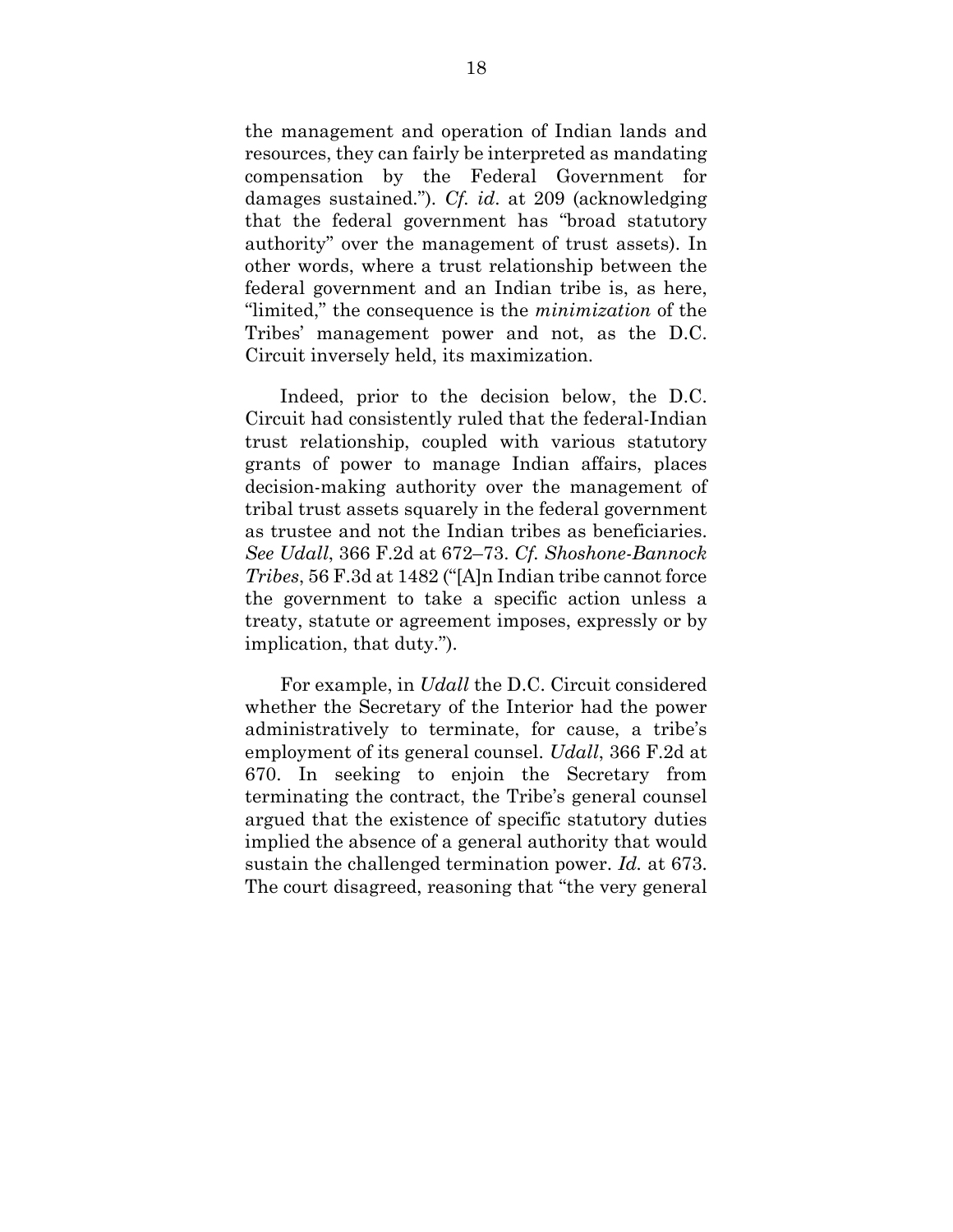language of the statutes [*viz.,* 25 U.S.C. § 2 and 43 U.S.C. § 1457]8, makes it quite plain that the authority conferred [is] to manage all Indian affairs, and all matters arising out of Indian relations . . . ." *Id.* at 672–73. *See* App. F, H.

 Decisions from other circuits are of the same accord*. See United States v. Eberhardt*, 789 F.2d 1354, 1359 (1986) ("These provisions generally authorize the Executive to manage Indian affairs but do not expressly authorize Indian fishing regulation. However, ever since these statutes were enacted in the 1830's, they have served as the source of Interior's plenary administrative authority in discharging the federal government's trust obligations to Indians.") (citing 25 U.S.C. §§ 2, 9); *Armstrong*, 306 F.2d at 522 ("The management of water and water projects on a reservation is clearly within the scope of the general statutory authority granted to the Commissioner of Indian Affairs[.]").

 Thus, this Court's review is merited to resolve the conflict between the D.C. Circuit's ruling and decisions of this Court and other lower federal courts as to the extent to which the federal government possesses general management and final decisionmaking authority over assets held in trust for the benefit of Indian tribes.

<sup>8</sup> The decision references R.S. § 441, then codified at 5 U.S.C. § 485, but which is now codified in identical language at 43 U.S.C. § 1457.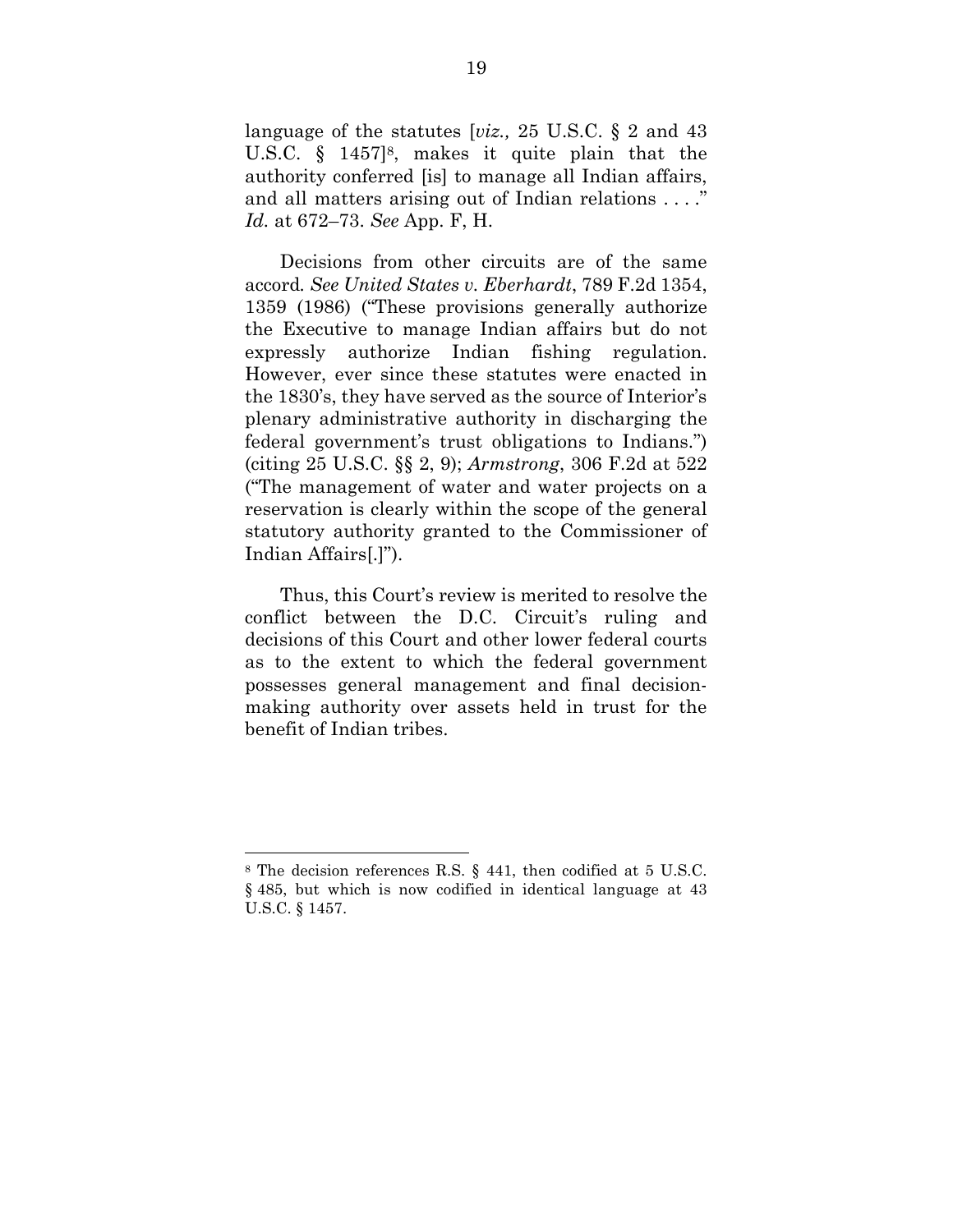## **B. The D.C. Circuit's decision conflicts with the rule of the Ninth Circuit that the federal government must manage tribal trust assets in light of all and not just one of the purposes for which those assets have been placed in trust**

 Like most treaties, the Klamath Treaty has more than one purpose: in addition to preserving the Tribes' hunting and fishing lifestyle, the Klamath Treaty also aims to support agriculture. *Adair*, 723 F.2d at 1409– 10. *See* App. E. *Cf*. *Colville Confederated Tribes v. Walton*, 647 F.2d 42, 48 (9th Cir. 1981) (holding that the Colville Indian Reservation was established for the dual purpose of providing for a land-based agrarian society and of preserving tribal access to fishing grounds). Implementation of the Tribes' instream water rights can, by definition, only further the former purpose. By affirming the Protocol's effective abandonment of the Klamath Treaty's agricultural purpose, the D.C. Circuit's ruling below conflicts with the Ninth Circuit's rule that the federal government may make adjustments in the management of tribal trust assets so as to better further the several purposes for which those assets have been reserved.

 In *United States v. Eberhardt*, 789 F.2d 1354 (9th Cir. 1986), members of the Yurok Tribe were criminally prosecuted for violating Department of the Interior regulations that prohibited commercial fishing by Indians on a stretch of the Klamath River running through the Hoopa Valley Reservation. *Id.* at 1356. The district court dismissed on the ground that the regulations were an *ultra vires* abrogation of the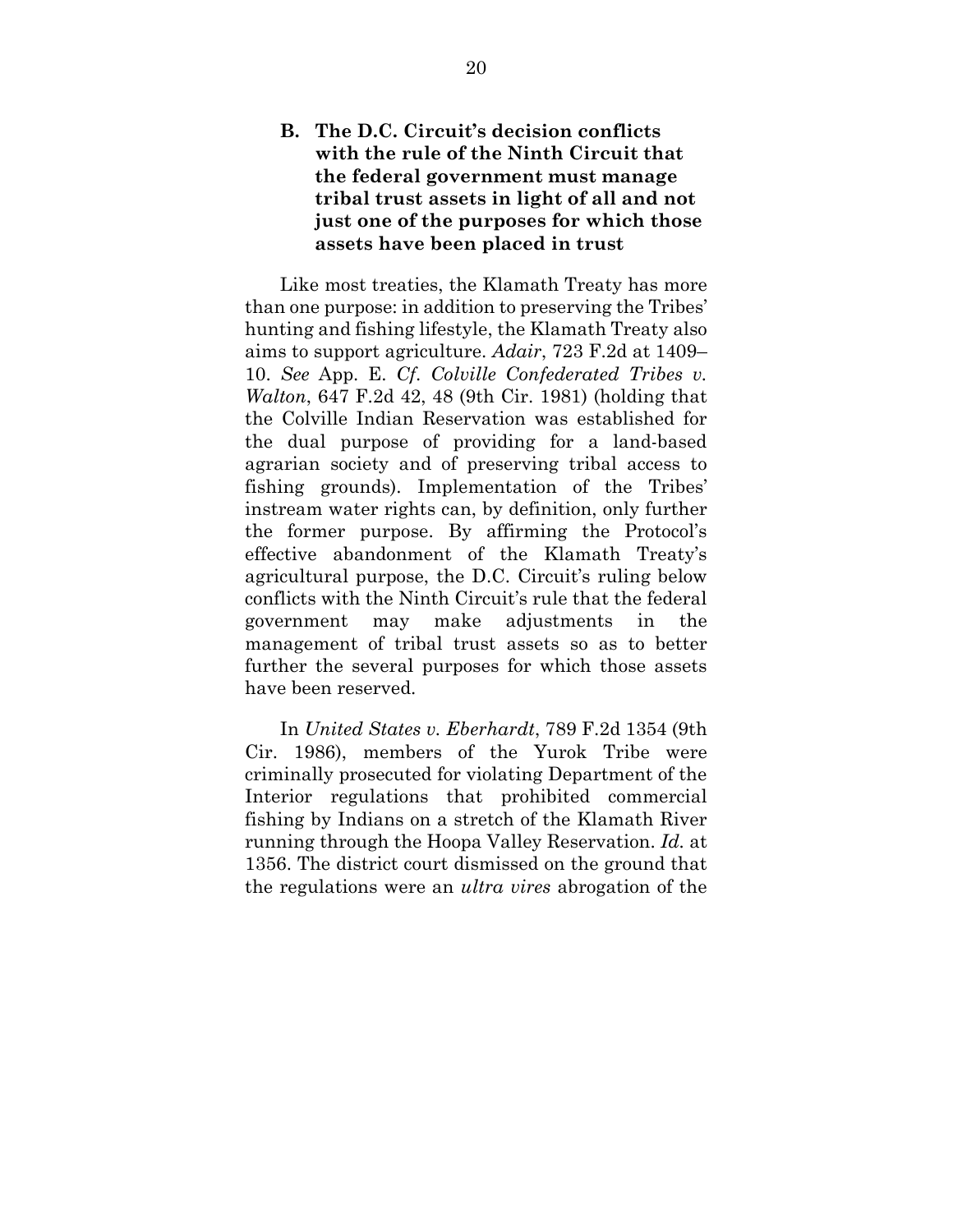Yurok's federally reserved commercial fishing rights. *See id*. at 1357. Reversing, the Ninth Circuit held that the federal government had the authority to regulate tribal fishing in order to advance interests other than commerce. As the court explained, the tribal fishing right at issue was not reserved exclusively for commercial purposes, but was intended to advance ceremonial and subsistence purposes as well. *Id.* at 1359. Further, not only had Interior been granted general authority to regulate all fishing on Indian reservations, *id.* at 1359–60 (citing 25 U.S.C. §§ 2, 9),<sup>9</sup> but the regulations at issue were expressly designed to balance commercial use with the need for preserving enough salmon to serve the trust's other purposes. *See id.* at 1357 ("Interior justified the moratorium because the anadromous fish runs were not large enough to sustain commercial fishing as well as consumptive and escapement needs.").

 Just as in *Eberhardt*, the tribal trust assets here were reserved for more than one purpose. *See Adair*, 723 F.2d at 1410 (promotion of agriculture as well as hunting and fishing). *See also* App. E. Yet unlike in *Eberhardt*, the D.C. Circuit below affirmed the federal government's erasure of the Klamath Treaty's multiple purposes, by concluding that the federal government has no power to countermand, or even to moderate, tribal demands seeking to vindicate just one part of the Tribes' trust assets. This Court's review is therefore merited to resolve the conflict between the D.C. Circuit and the Ninth Circuit as to the federal government's responsibility as trustee to

<sup>9</sup> These same statutes also "provide a statutory basis for Interior regulations administering Indian lands and managing other Indian fishery resources." *Eberhardt*, 789 F.2d at 1359 n.8.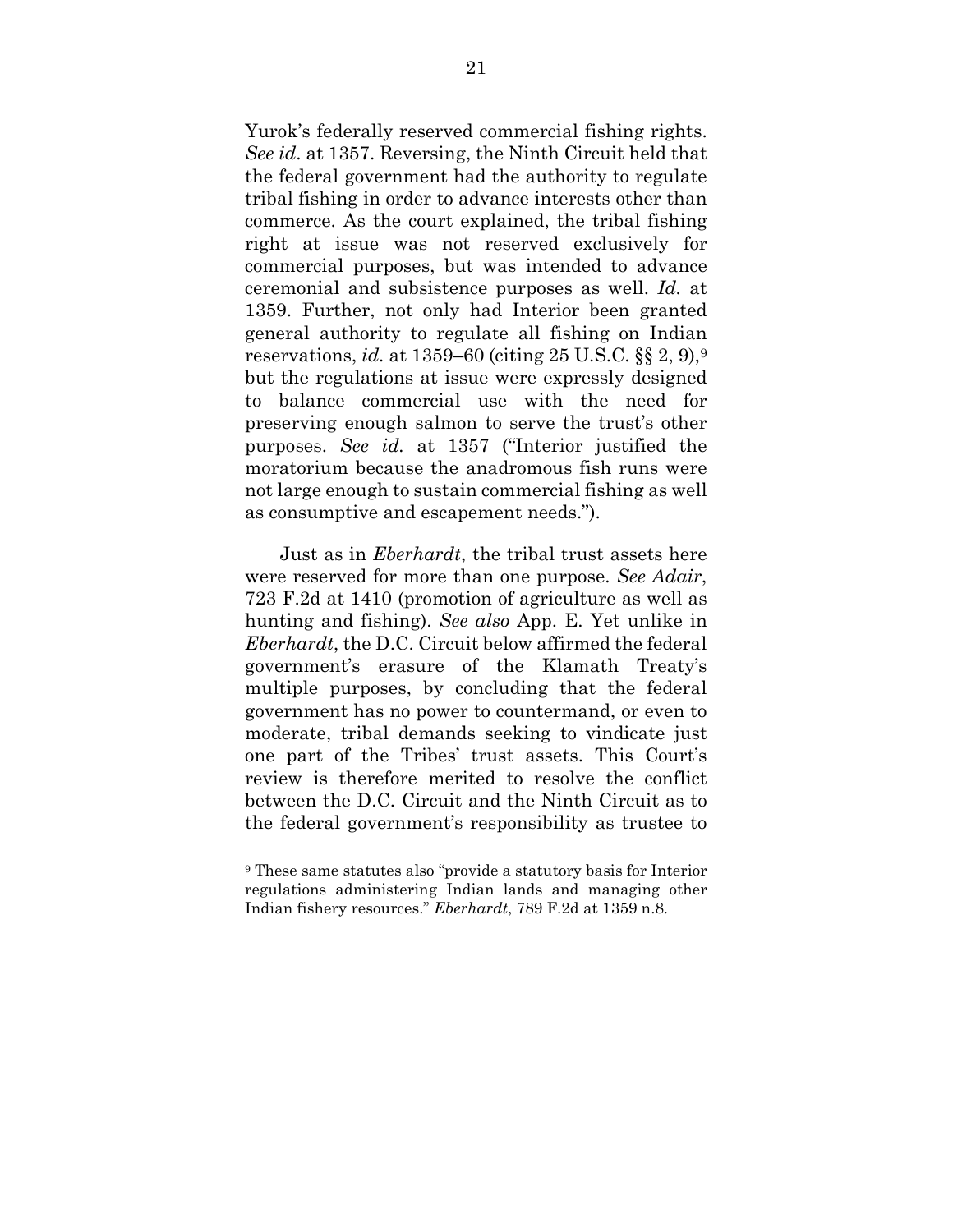manage Indian trust property that is subject to potentially divergent purposes.

## **C. The D.C. Circuit's decision conflicts with the rule of the Ninth Circuit that the federal government is authorized to negotiate with trust assets to secure long-term security for Indian tribes by minimizing or resolving conflicts with non-Indian entities**

 Just as with management of trust assets subject to multiple purposes, the D.C. Circuit's ruling conflicts with case law from the Ninth Circuit in how the latter recognizes the federal government's authority to make concessions over the management of tribal trust assets to secure a long-term, mutually beneficially resolution of conflicts with non-tribal entities.

 In *United States v. Ahtanum Irrigation District*, 236 F.2d 321 (9th Cir. 1956), the Ninth Circuit addressed a dispute arising from a 1908 agreement between the Department of the Interior and non-Indian water users whose lands abutted the Ahtanum Creek along the Yakima Indian Reservation. *Id.* at 323–24. The Yakima possessed federally reserved rights to the creek's waters pursuant to an 1855 treaty. *Id.* at 323, 327. In 1906, a non-Indian living outside the reservation sued to claim rights to the creek's waters and alleged that federal agents were wrongfully diverting water therefrom. Acting for the Department, the Commissioner of Indian Affairs sought to reach a settlement out of court. This effort resulted in the 1908 agreement allocating the creek's waters between, on the one hand, certain non-Indian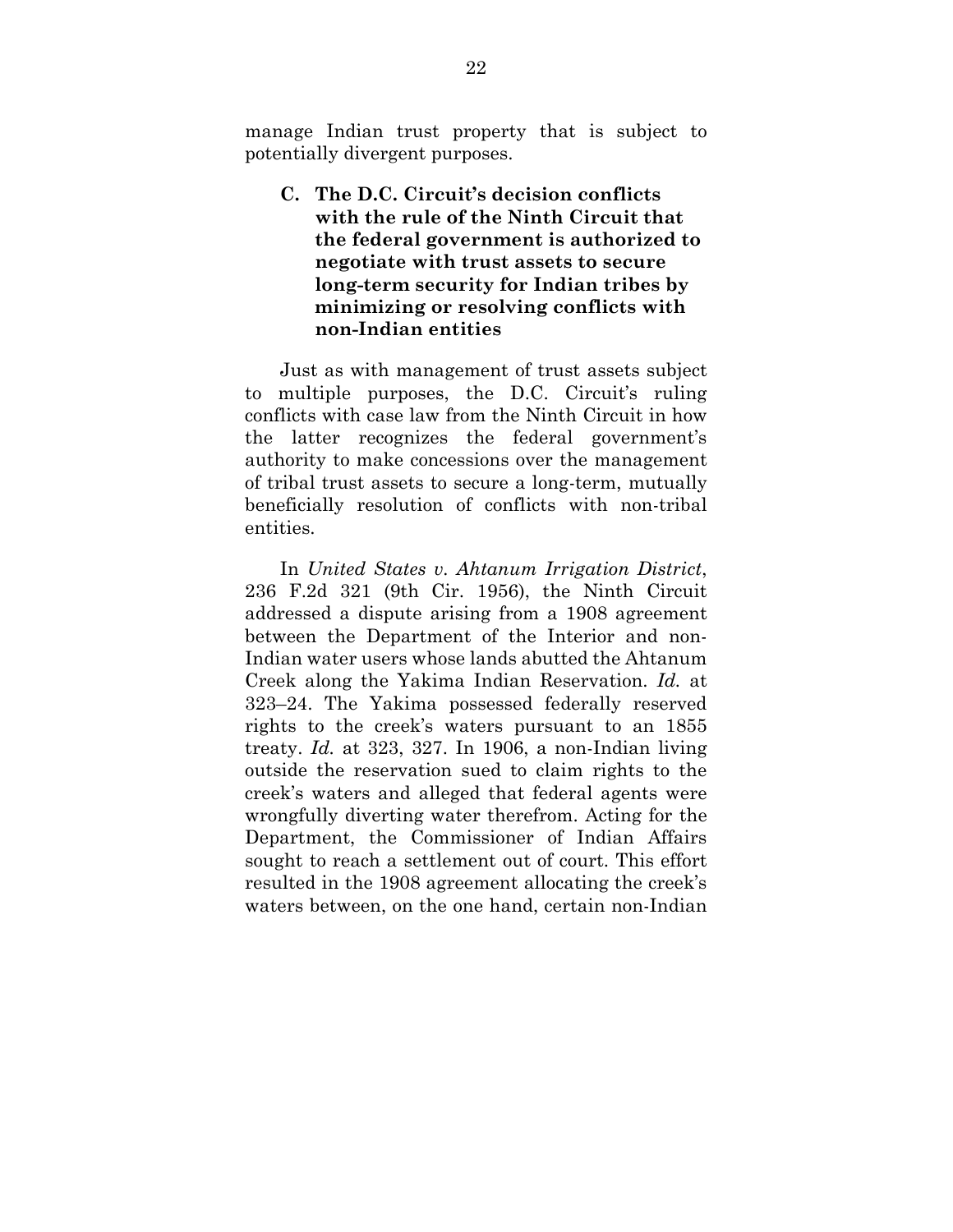users who agreed to take 75% of the flow and, on the other hand, the United States, which agreed to take 25% as trustee for the Yakima. *Id.* at 329. Nearly five decades later, the federal government brought suit to quiet title in the Yakima to the full use of the creek's waters, alleging that Interior had no power to make the 1908 agreement "in the absence of specific statutory authority so to do." *Id.* at 323, 334–35.

 The Ninth Circuit rejected the federal government's argument, pointing to 25 U.S.C. § 2 and 43 U.S.C. § 1457 as sources of Interior's authority to enter into the agreement.<sup>10</sup> *Ahtanum*, 236 F.2d at 332, 335–36. ("It is fair to say that in conferring these powers upon the Secretary of the Interior Congress must have had it in mind that a part of the Secretary's task of supervision and of management of Indian affairs would necessarily deal with certain relations between the Indians on the one hand and their white neighbors on the other."). Although acknowledging that the water rights of the non-Indians "were subordinate to the rights of the Indians," the court nevertheless determined that Congress could not have contemplated that "the Secretary, vested as he was with the general power of supervision and management of Indian affairs, and of matters arising out of Indian relations, could not make a peaceful arrangement for a practical mode of use of the waters of this stream." 236 F.2d at 335–36.

 Just as Interior in *Ahtanum* had the authority to enter into an agreement allocating much of the Yakima Tribe's reserved water rights to their neighbors, so does Interior here have authority to

<sup>10</sup> *See supra* note 8.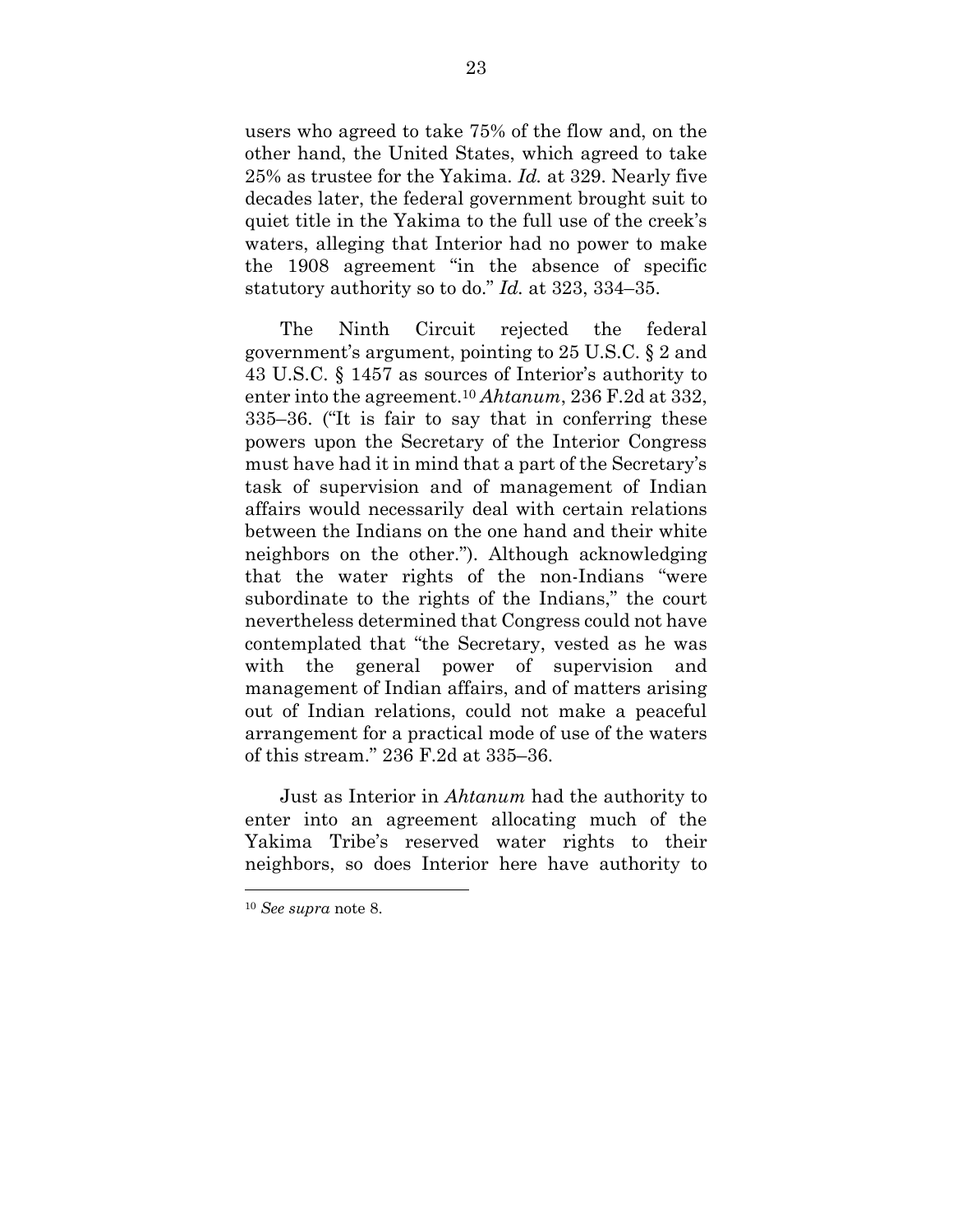make adjustments to the Tribes' calls for instream flows to facilitate peaceable arrangements with other inhabitants of the Klamath Basin, such as Petitioners, as well as with the general public. *Cf. Udall*, 366 F.2d at 672–73 (Commissioner of Indian Affairs must "manage all Indian affairs, and all matters arising out of Indian relations, with a just regard, not merely to the rights and welfare of the public, but also to the rights and welfare of the Indians[.]"). Yet the D.C. Circuit's ruling, by concluding that "the Tribes [are] free to make calls in the exercise of their treaty rights," App. A-21, effectively cancels Interior's authority to manage any tribal trust assets.

 Accordingly, the conflict presented between the decision below and that of the Ninth Circuit as to the federal government's inherent discretion as trustee to manage tribal trust assets to avoid conflict and secure good relations with competing users of those assets merits this Court's review.

## **D. The D.C. Circuit's decision conflicts with rulings of other circuit courts holding that tribal trust assets are not exempt from federal environmental statutes, such as NEPA, that regulate discretionary agency decision-making**

 By holding that the federal government has no discretionary authority to manage the Tribes' water rights, the D.C. Circuit essentially nullified the application to tribal trust assets of any and all federal statutes, such as NEPA, that regulate discretionary federal decision-making to protect the human and natural environment. *See* App. A-13, 14, 21; App G. *Cf. Dep't of Transp. v. Public Citizen*, 541 U.S. 752,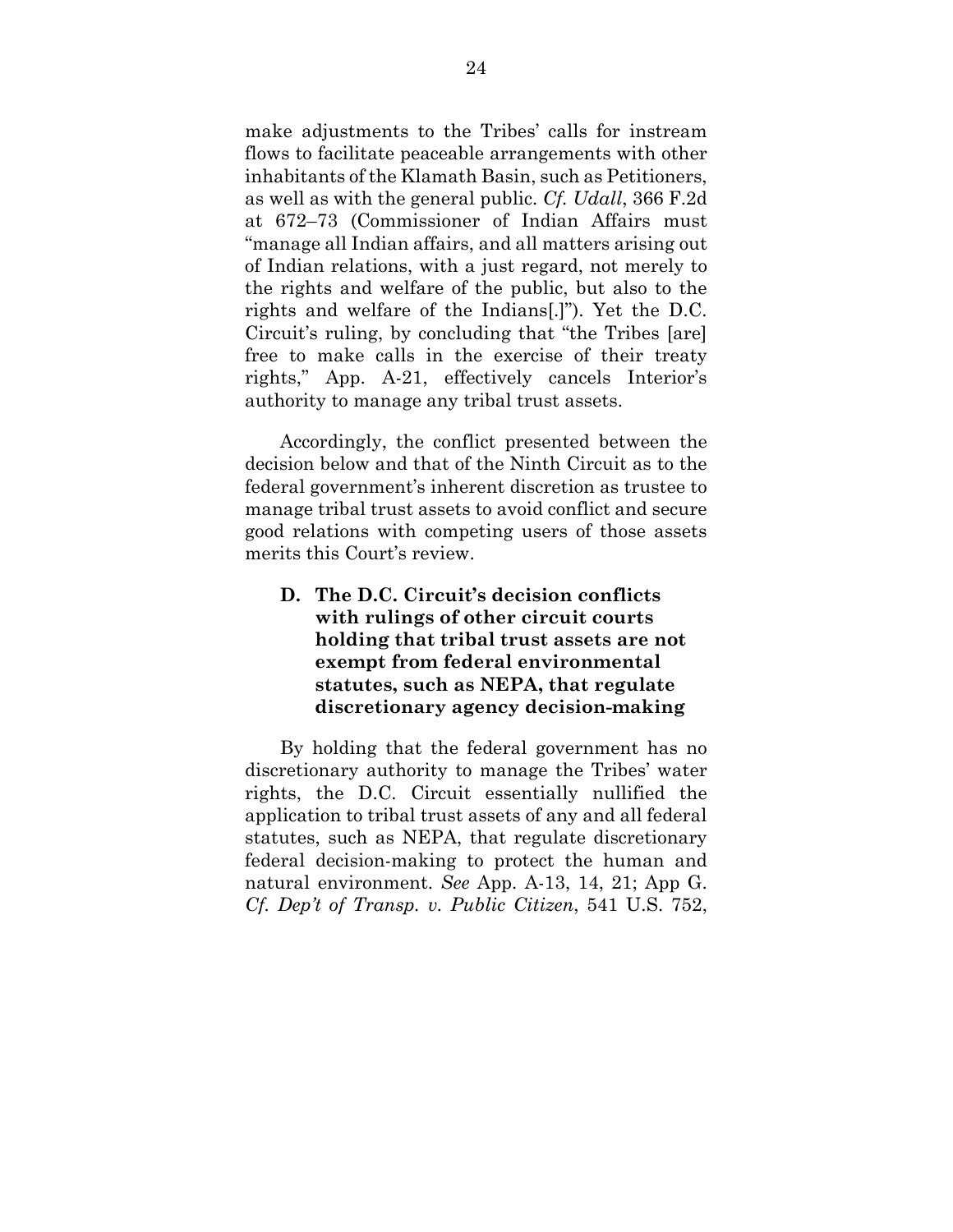770 (2004) (NEPA applies only to discretionary action).

 That consequence sharply conflicts not only with authority generally affirming the federal government's substantial discretion in how to manage Indian trust assets, $11$  but also with many decisions specifically holding that Indian trust assets enjoy no exemption from statutes that, like NEPA, regulate discretionary decision-making*. See Manygoats*, 558 F.2d at 558–59 ("In the instant case the duties and responsibilities of the Secretary may conflict with the interests of the Tribe. The Secretary must act in accord with the obligations imposed by NEPA. . . . We find nothing in NEPA which excepts Indian lands from national environmental policy."); *North Slope Borough v. Andrus*, 642 F.2d 589, 612 (D.C. Cir. 1980) ("[T]he Secretary, even aside from his imputed role of trustee, does not have a free hand to neglect the environment. All of the environmental statutes, particularly [the Endangered Species Act], structure and prescribe for the Secretary a solicitous stance toward the environment. Hence, where the Secretary

<sup>11</sup> *See, e.g.*, *Cobell v. Norton*, 240 F.3d 1081, 1099 (D.C. Cir. 2001) ("Despite the imposition of fiduciary duties [to Indian tribes], federal officials retain a substantial amount of discretion to order their priorities."); Cohen's Handbook of Federal Indian Law § 19.06, at 1259–60 (Nell Jessop Newton ed., 2012) ("The Department of the Interior is responsible both for advancing the interests of the Indian tribes and for representing a variety of often-competing public interests in lands and resources.") (footnote omitted); Bureau of Indian Affairs, Division of Environmental and Cultural Resources Management, *National Environmental Policy Act (NEPA) Guidebook* 8 (2012), https://on.doi.gov/38vKMfL ("Proposals to use or develop resources on Indian trust lands may also trigger NEPA. . . . If the BIA acts on such proposals, NEPA review would be required.").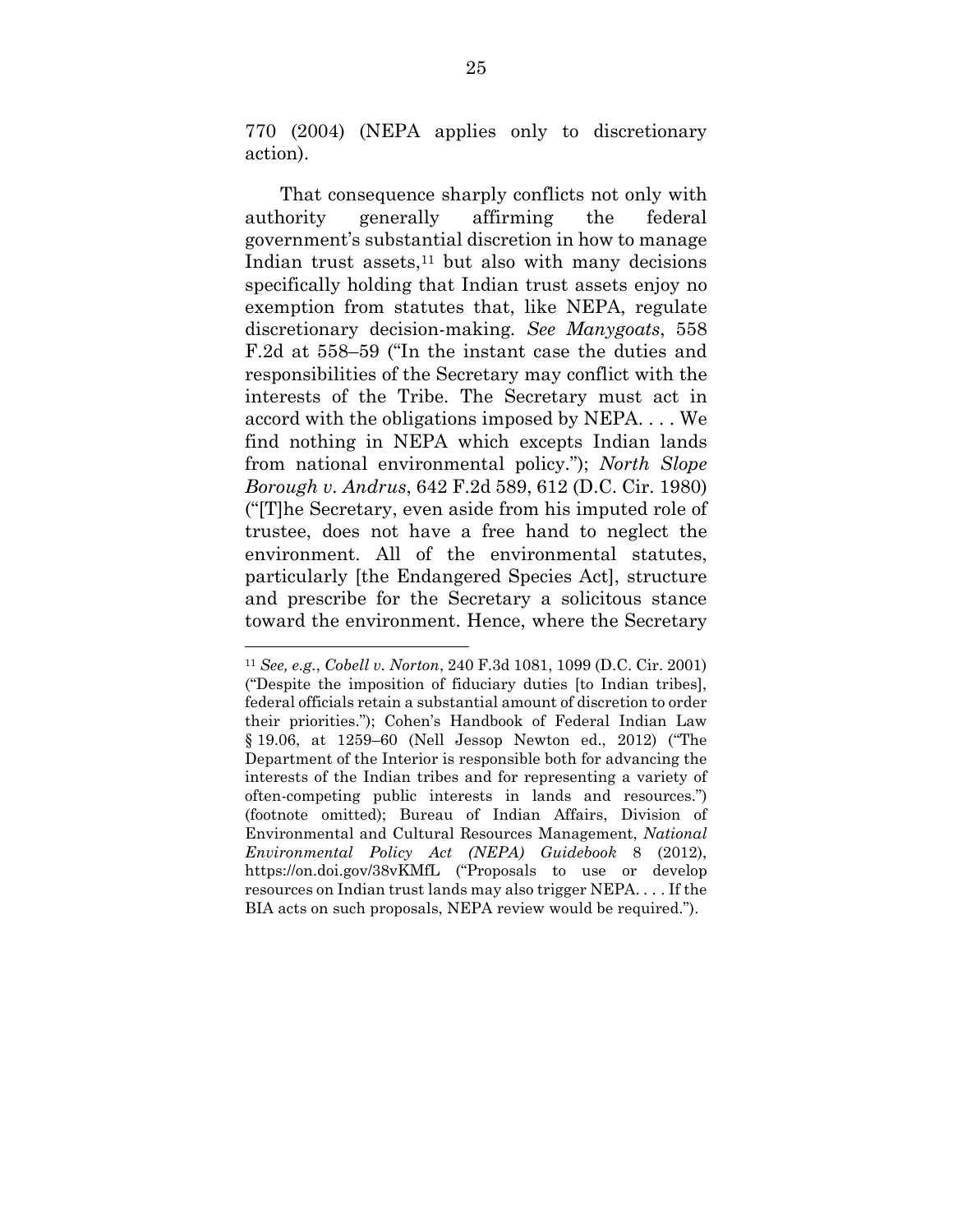has acted responsible in respect of the environment, has implemented responsibly, and protected, the parallel concerns of the Native Alaskans."). *Accord Nulankeyutmonen Nkihtaqmikon v. Impson*, 503 F.3d 18, 28 (1st Cir. 2007) (federal lease of tribal trust land subject to NEPA and the Endangered Species Act); *United States v. Billie*, 667 F. Supp. 1485, 1492 (S.D. Fla. 1987) (Endangered Species Act applies to Seminole Tribes' hunting rights on trust land).

 But as a result of the D.C. Circuit's decision, the federal government is relieved of these obligations, because the great harm to the Upper Klamath Basin's human environment caused by the implementation of the Tribes' instream water rights is supposedly entirely the Tribes' doing. *See* App. A-21. As explained above, *see supra* Parts I.A–C., that position cannot be reconciled with how this Court and other lower federal courts have construed the federal government's management authority as trustee of tribal assets. But even if the federal government did in fact lack power to do anything with the Tribes' instream rights that is not strictly directed toward maximizing the Tribes' hunting and fishing interests, the federal government's role as trustee would still be relevant. The amount of water needed to satisfy the Tribes' hunting and fishing needs is not self-evident or ascertainable by easy arithmetic calculation. Rather, its determination entails substantial judgment calls of a difficult technical and scientific nature—exactly the sort of task that the federal government as trustee is meant to take up in a year-to-year or long-term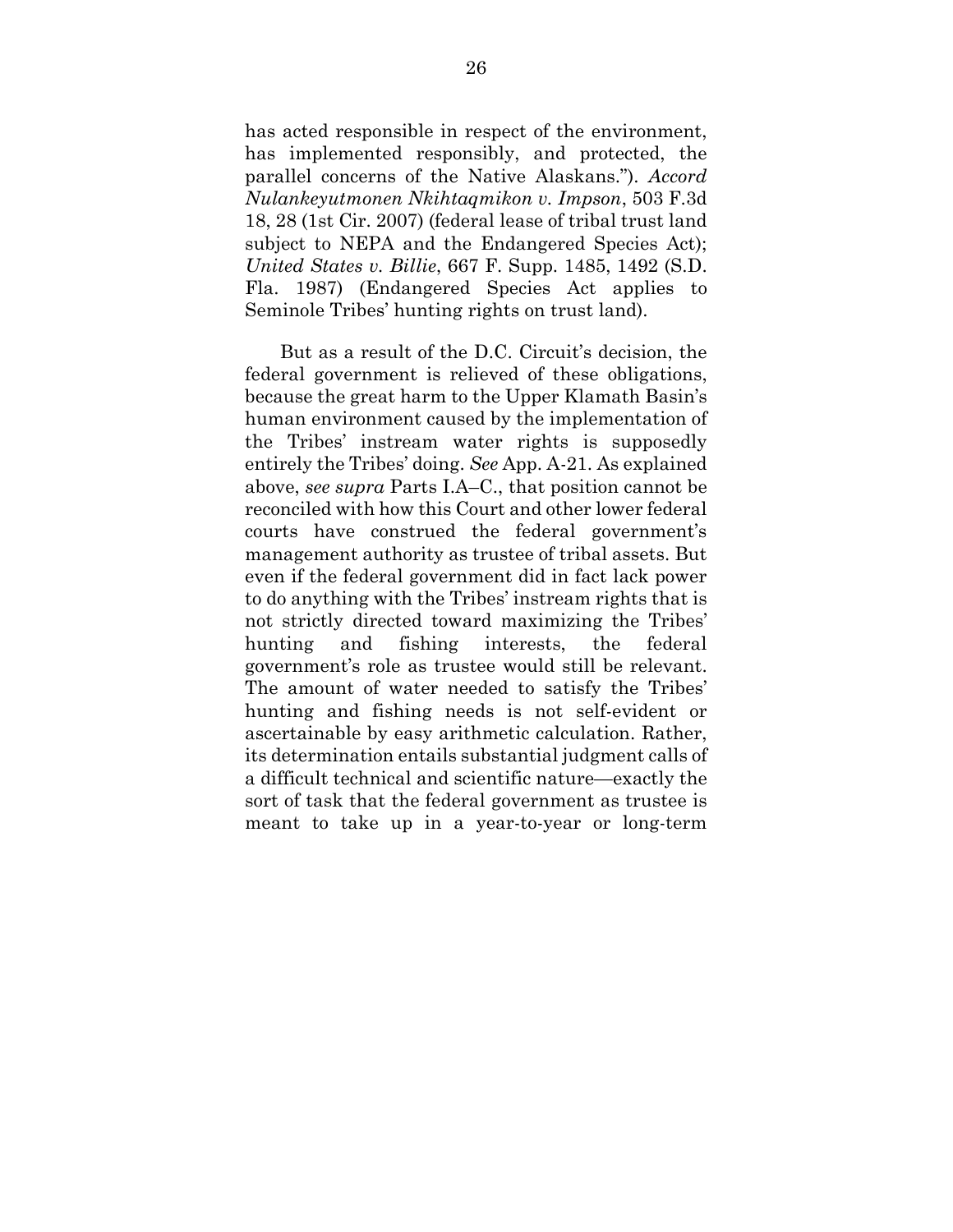programmatic planning process, and which NEPA is meant to assist.<sup>12</sup>

 This Court's review is therefore merited to resolve the conflicts between the D.C. Circuit's ruling, absolving the federal government of any general discretionary duty to manage tribal trust assets, and the decisions of other courts affirming the application of NEPA and other discretion-based statutes to such assets.

### **II.**

## **Whether the Federal Government Lacks Any Discretion to Manage Tribal Trust Assets Is an Issue of Pressing Public Importance**

 On March 31, 2021, less than two weeks after the issuance of the D.C. Circuit's decision below, Oregon Governor Kate Brown declared a state of drought emergency in Klamath County, Oregon, for the second year in a row. *See* Or. Exec. Order No. 20-02 (Mar. 2, 2020).13 Governor Brown called it "one of the most difficult water years in recent memory," and declared a commitment "to doing everything possible to make state resources available to provide immediate relief and assistance to water users throughout Klamath County." Press Release, Or. Governor's Office, Governor Kate Brown Declares Drought Emergency

<sup>12</sup> For example, simply because the Tribes have the right *when necessary* to call upon a certain amount water does not mean that the maximum allowable amount will *always* be advisable when weighed and considered with environmental and other impacts.

<sup>13</sup> *Available at* https://bit.ly/3ua5dJh.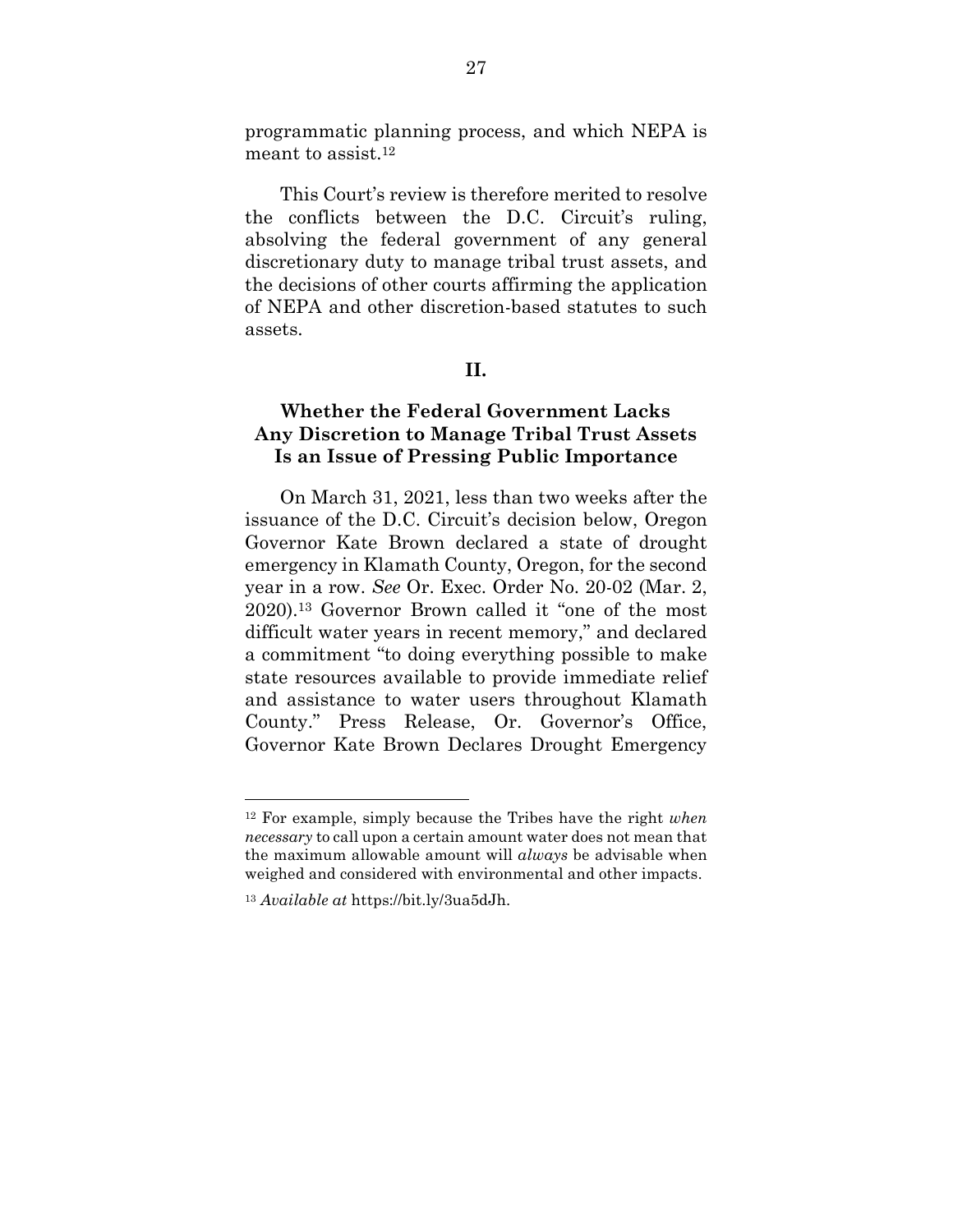for Klamath County (Mar. 31, 2021).<sup>14</sup> The severe conditions have had a devastating effect not just on farmers and ranchers like Petitioners—indeed, even domestic wells have dried up, Jamie Parfitt, *Historic Drought Leaves Klamath Basin Domestic Wells High and Dry*, KDRV.com (July 30, 2021, 5:54 PM)15—but also on upland forestry, native plant and wildlife species in the region, and the flora and fauna protected by the Klamath wildlife refuges, Bradley W. Parks, *Oregon Governor Declares Drought Emergency in Klamath Basin*, OPB.org (Oregon Public Broadcasting) (Mar. 31, 2021, 2:50 PM).<sup>16</sup>

 Governor Brown's emergency order directs the Oregon Water Resources Department and the Oregon Department of Agriculture to coordinate with federal agencies to promote agricultural recovery in the region. But that much-needed coordination is unlikely to happen thanks to the D.C. Circuit's decision below, which renders the federal government an impotent trustee, at best a mere mechanical implementer of the Tribes' management preferences. The decision therefore augurs ill for the many people who live and work in the Klamath Basin. Their troubles are no less deserving of this Court's solicitude than those of other Basin residents that have arisen from past Klamath controversies, which this Court has agreed to resolve. *See, e.g.*, *Dep't of Interior v. Klamath Water Users Protective Ass'n,* 532 U.S. 1 (2001) (concerning the scope of an exemption from disclosure under the Freedom of Information Act); *Bennett v. Spear*, 520

<sup>14</sup> *Available at* https://bit.ly/2W3iUNv.

<sup>15</sup> *Available at* https://bit.ly/39zXTNr.

<sup>16</sup> *Available at* https://bit.ly/3nUs5LT.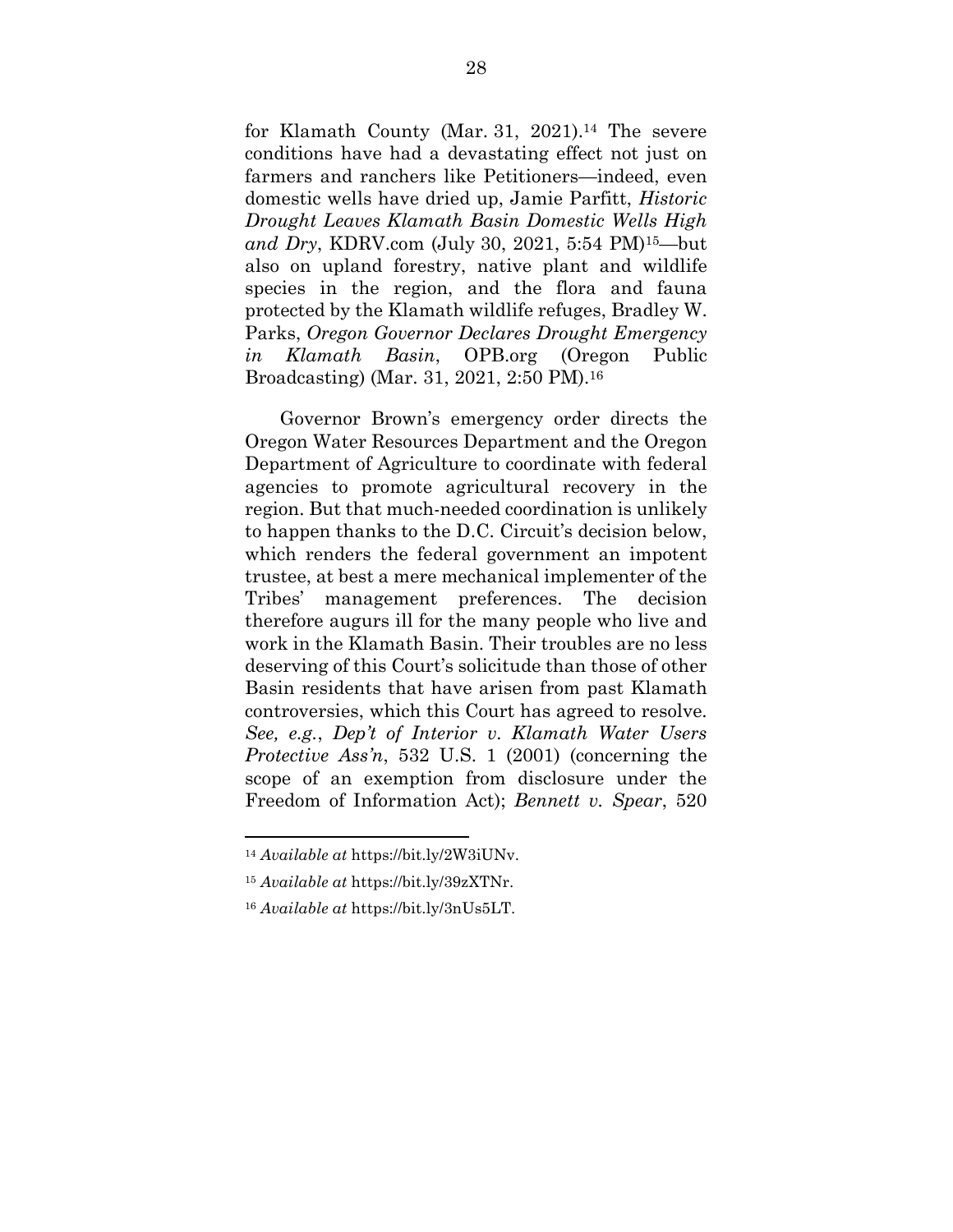U.S. 154 (1997) (concerning the designation of critical habitat under the Endangered Species Act); *Oregon Dep't of Fish & Wildlife v. Klamath Indian Tribe*, 469 U.S. 879 (1984) (concerning off-reservation fishing and hunting).

 But the bad consequences of the D.C. Circuit's ruling are by no means limited to the Klamath Basin. By holding that the federal government has essentially no authority or responsibility to manage tribal trust assets, the D.C. Circuit's decision menaces the gamut of federal-Indian trust issues. As noted above, *supra* Part I.A., it inverts the default principle that an Indian tribe cannot force the federal government to take any specific action absent a specific grant of statutory authority to so compel. Subject to the same proviso, the decision therefore also threatens to undermine *tribal* interests, by relieving the federal government of any affirmative obligation to protect trust resources. *Cf. United States v. White Mountain Apache Tribe*, 784 F.2d 917, 920 (9th Cir. 1986) ("It is also clear that the federal government, as trustee for the tribes, is under an affirmative obligation to assert water claims on its beneficiaries' behalf."); *Pawnee v. United States*, 830 F.2d 187, 190 (Fed. Cir. 1987) ("[T]he United States has a general fiduciary obligation toward the Indians with respect to the management of those oil and gas leases.").

That the D.C. Circuit's ruling promises such baleful results for the Klamath Basin and beyond underscores the need for this Court's review.